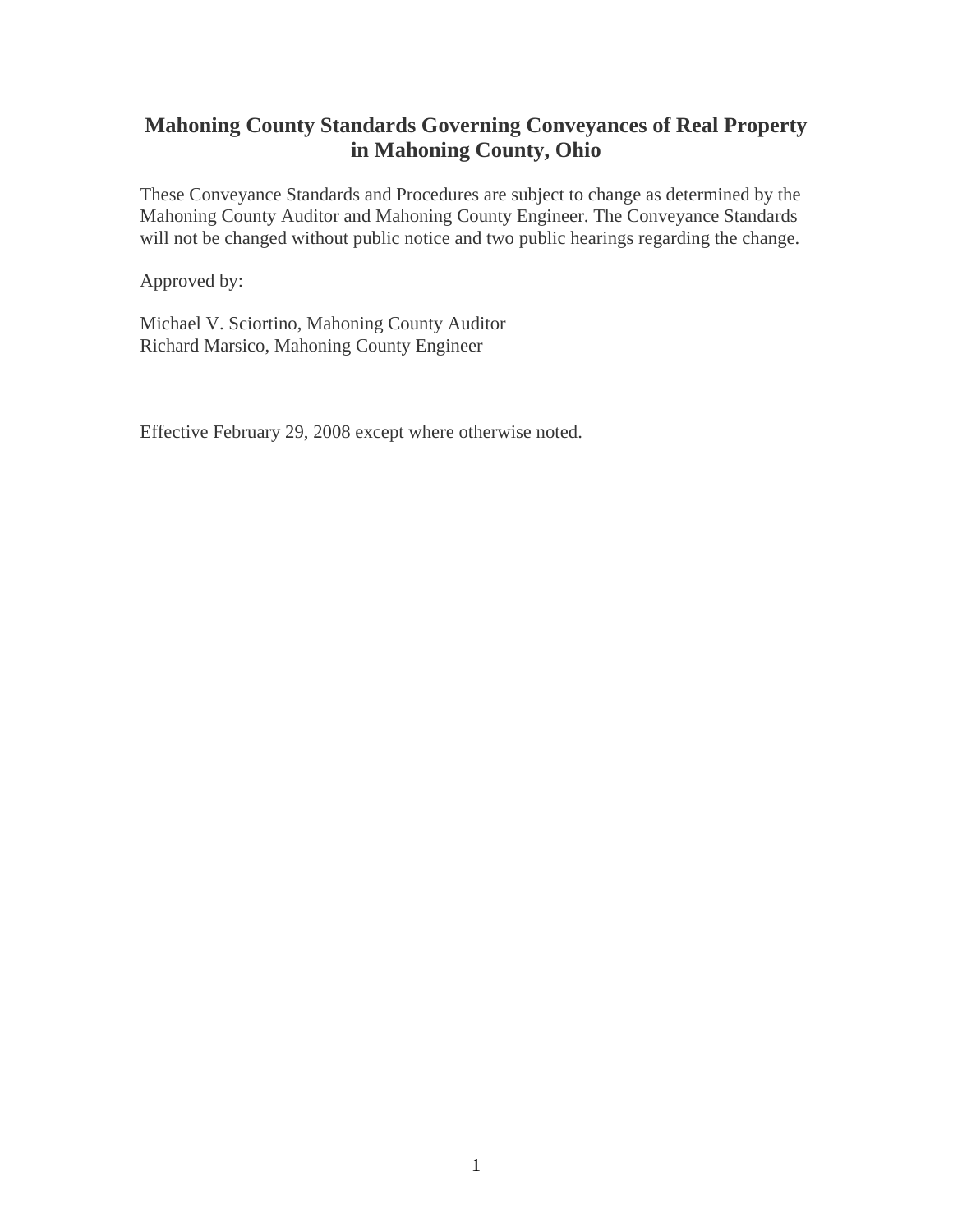# **Conveyances with Existing Metes and Bounds Descriptions**

This section contains requirements for conveyances of property that use metes and bounds descriptions that are already on record in the Mahoning County Recorder's Office.

- 1. All existing metes and bounds descriptions of record will be checked by the Mahoning County Engineer's Tax Map Office to approve the description, verify ownership, and identify the parcel number to be conveyed. Submit all original metes and bounds descriptions to the County Engineer's Tax Map Office for review. Allow **two** working days prior to the desired recording date for this review.
- *2.* Any existing metes and bounds descriptions of record will be checked for closure within current state standards. *EFFECTIVE 1-1-2009 - If the description fails to close within current state standards and the transfer is a conveyance and not an exempt transfer then a new survey is required before the transfer can occur. (See Exempt Transfers)*
- 3. Property with a metes and bounds descriptions which, since the previous conveyance, has been incorporated into a municipality or other political subdivision by means of annexation shall be described to reflect its new corporate location within the instrument of conveyance.
- 4. Whenever a description encompasses two or more taxing districts, a breakdown of the total area in each district shall be recited within the description.
- 5. Each tract of land that is not a platted lot or condominium unit shall be described by a metes and bounds description.
- 6. The conveyance of all or any portion of railroad right-of-way shall be conveyed with a new boundary survey, a new legal description and a survey drawing which shall satisfy the requirements of the State Board of Registration for Professional Engineers and Surveyors of the State of Ohio and the Mahoning County Conveyance Standards. Railroad right-of-ways and Steel Mill property will NOT be transferred without a new survey unless the railroad property is transferring to another railroad then only the not-in-use railroad property needs to be surveyed.
- 7. All deeds which transfer percentage interest of property owned by more than one person shall be submitted with the names of all who own a percentage in the property, before it is transferred. This shall also state the owners' percentage in the property. (See *Percent Interest in Property* form).
- 8. Properties that were involved in "highway purpose" takes may list up to 2 exceptions on the deed. These exceptions would describe the take. More than 2 would require a new survey of the residue land.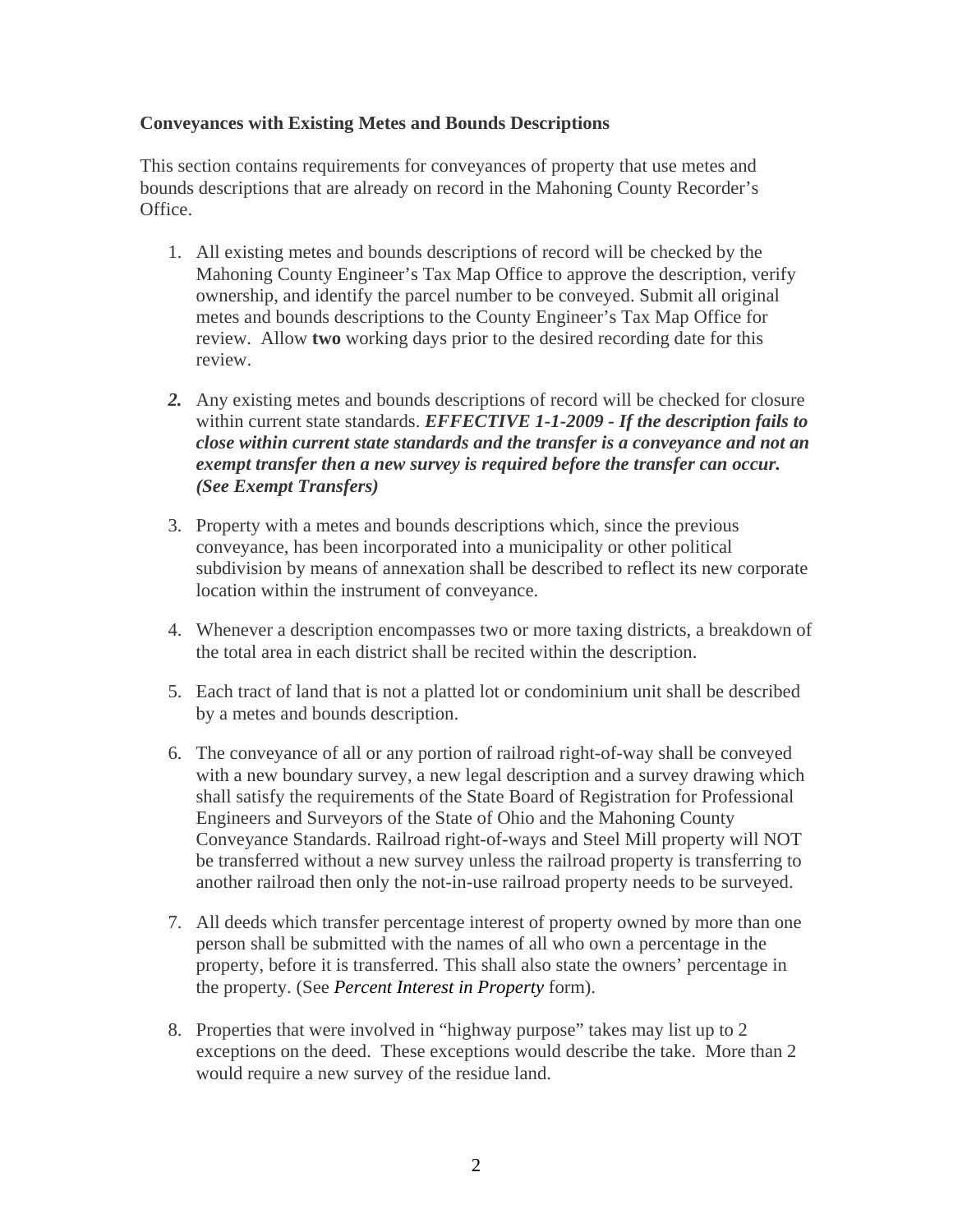## **Conveyances with New Metes and Bounds Descriptions**

All conveyances using new metes and bounds descriptions, not previously recorded, shall incorporate the following requirements:

- 1. Shall be checked by the Mahoning County Engineer's Tax Map Office to approve the description, verify ownership, and identify the parcel number to be conveyed. Submit all original deeds and survey drawings to the County Engineer's Tax Map Office for review. Allow **two** working days prior to the desired recording date for this review for new surveys and **five** working days for splits, survey consolidations, plats and replats.
- 2. Shall denote state, county, and township or municipality in which the property is located as well as the section, tract or out lot number.
- 3. Shall recite previous deed reference.
- 4. Shall be referenced to an established recognized Mahoning County Monument of record. See the Mahoning County GIS website at http://gis.mahoningcountyoh.gov/ for a map or contact the Mahoning County Engineer's Tax Map Office at (330) 740-2455.
- 5. Shall be prepared by a Registered Surveyor in the State of Ohio.
- 6. Shall recite the name and Ohio registration number of the surveyor.
- 7. Shall recite the date the survey was completed.
- 8. Shall include a statement indicating that the description was prepared from an actual field survey. Legal descriptions prepared from existing records will be not be accepted.
- 9. Shall show measurements in U.S. Survey Foot. When metric units are shown, the English equivalent shall be shown. State whether original measurements were in English or in Metric. The preferred conversion of the Mahoning County Engineer's Office is 3.28083333 feet per meter. {Example: 100 feet (30.480 meters)}
- 10. Shall not have parcel numbers placed in deeds.
- 11. Shall state the total acreage figure accurate to the nearest thousandth and show what acreage is located in the road right-of-way.
- 12. Shall recite within the description a breakdown of the total area in each district whenever a description encompasses two or more taxing districts.

In addition to the requirements as set forth above, all new metes and bounds descriptions shall incorporate the principals and minimum standards of good surveying, engineering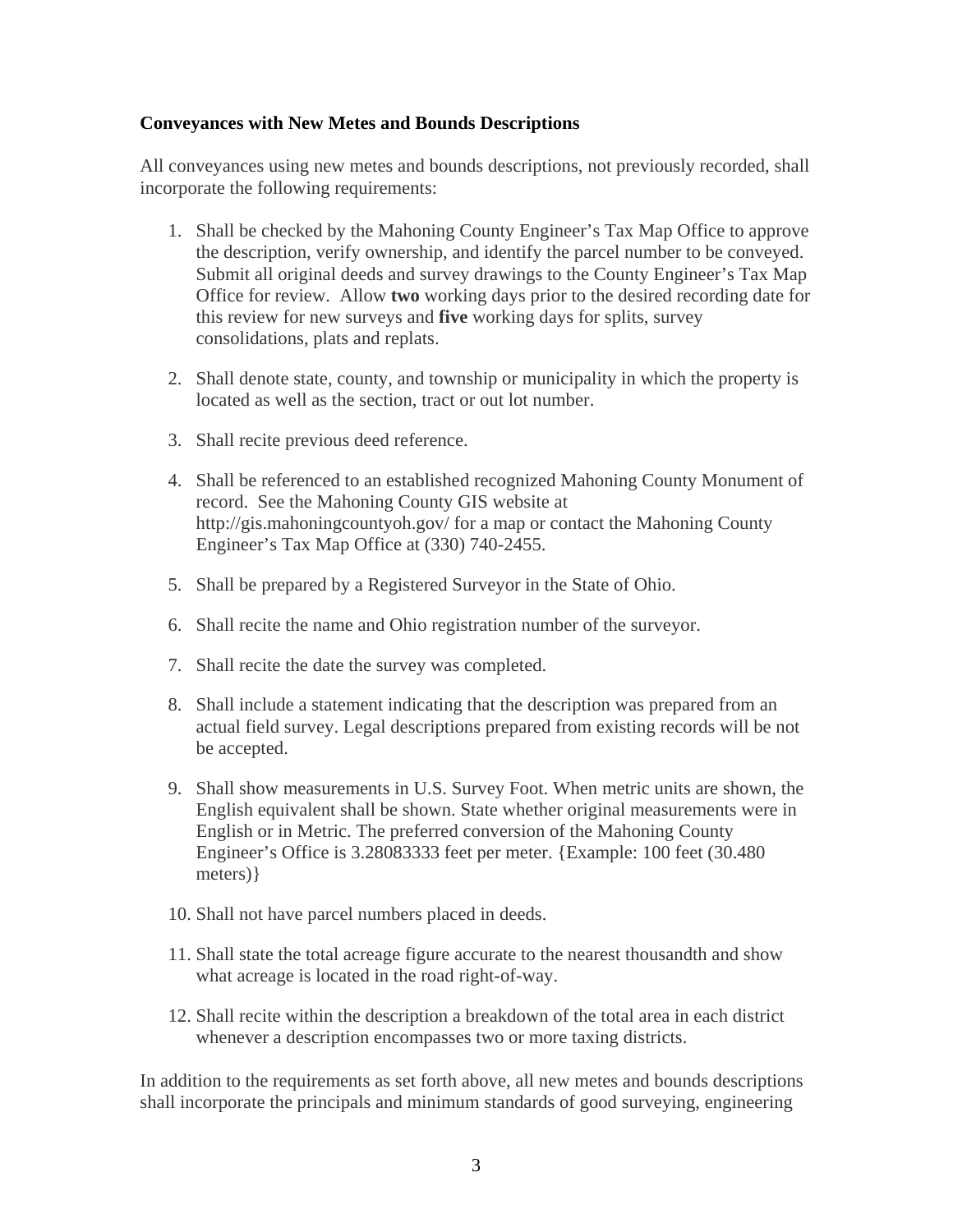and draftsmanship as defined by the State Board of Registration for Professional Engineers and Surveyors of the State of Ohio.

# **Conveyances for Platted Lots**

The following are requirements for conveyances of Platted Lots. The descriptions of portions of Platted Lots shall be checked by the Engineer's Tax Map Office.

- 1. The conveyance instrument shall contain the following:
	- a. state, county, and township or municipality in which the parcel is situated
	- b. previous deed reference
	- c. name of preparer
- 2. A platted lot shall be described by its lot number, the name of the subdivision and the volume and page as platted in the Mahoning County Recorder's Office (where available).
- 3. No platted lot may be split without a replat approved by the appropriate planning commission. The only exception is Right-of-Way acquisitions.
	- a. All right-of-way takes shall be surveyed with accurate metes and bounds descriptions which include dimensions, acreage figures and right-of-way deed references.
	- b. Submit all original deeds to the County Engineer's Tax Map Office for review. Allow up to **five** working days prior to the desired recording date for this review.
	- c. In a case where the dimensions do not match existing records, a survey will be required of the right-of-way take and of the lot from where it was split.
	- d. A platted lot which has had a split taken for right-of-way purposes may be transferred only if the right-of-way portion is described by a survey in the description.
- 4. Any portion of a platted lot which was split prior to the creation of the Mahoning County Conveyance Standards, shall have an adequate description for the portion being conveyed. An adequate description for part of a platted lot would be "the westerly 10 feet of Lot XXX in the City of X." The 10 feet shall be between parallel lines, any portion of a platted lot that can not be described as above shall be replatted.
- 5. All conveyances that clear up titles should accompany the plat or replat when the plat or replat goes to record. If the conveyances are not accompanying the plat or replat, a letter will be sent to the owners involved in the split or plat notifying them this should be done.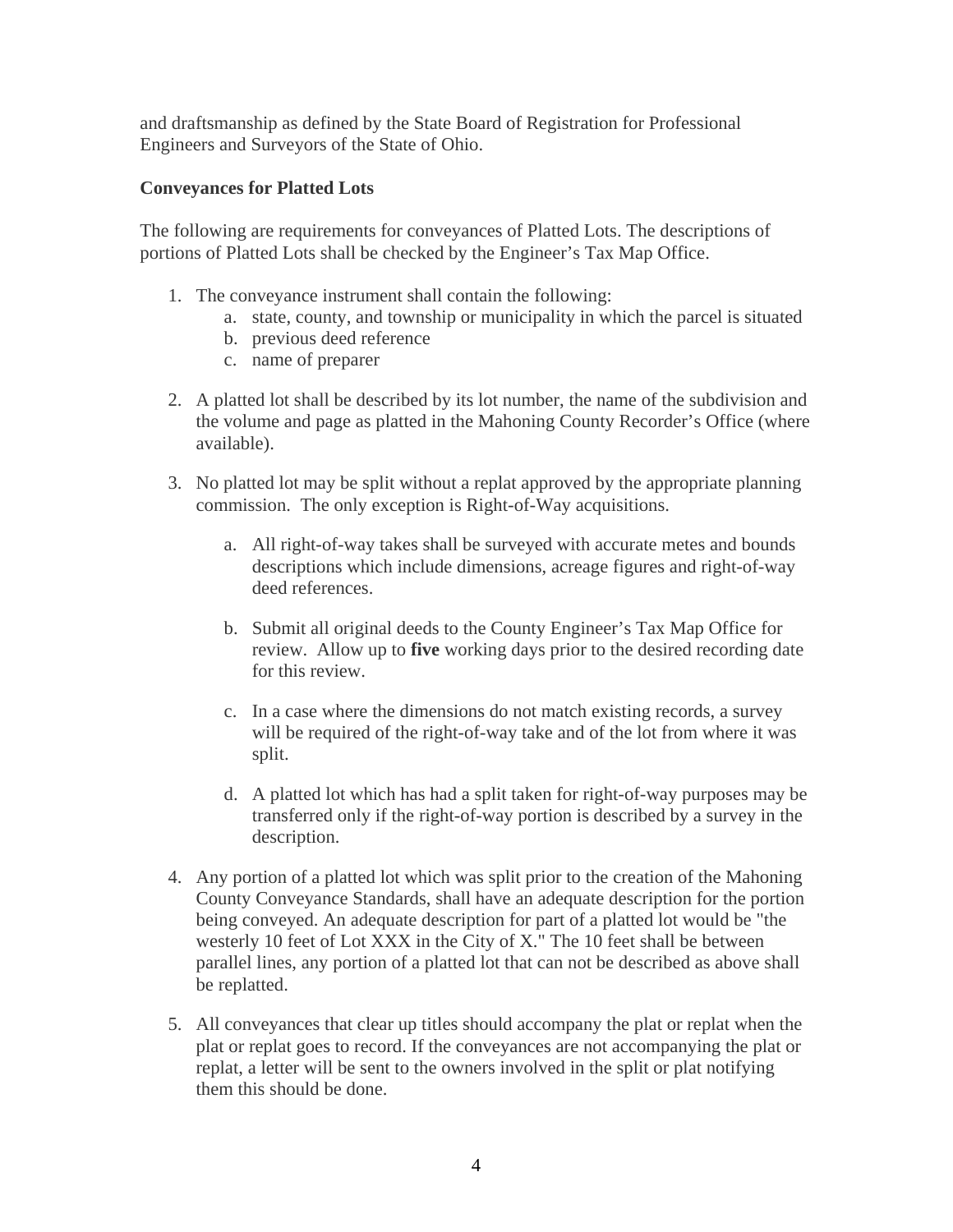- 6. All conveyances which transfer percentage interest of property owned by more than one person shall be submitted with the names of all who own a percentage in the property, before it is transferred. This shall also state the owners' percentage in the property.
- 7. In accordance to the Mahoning County Planning Commission Subdivision Regulations all parcels created less than 5 acres shall be platted.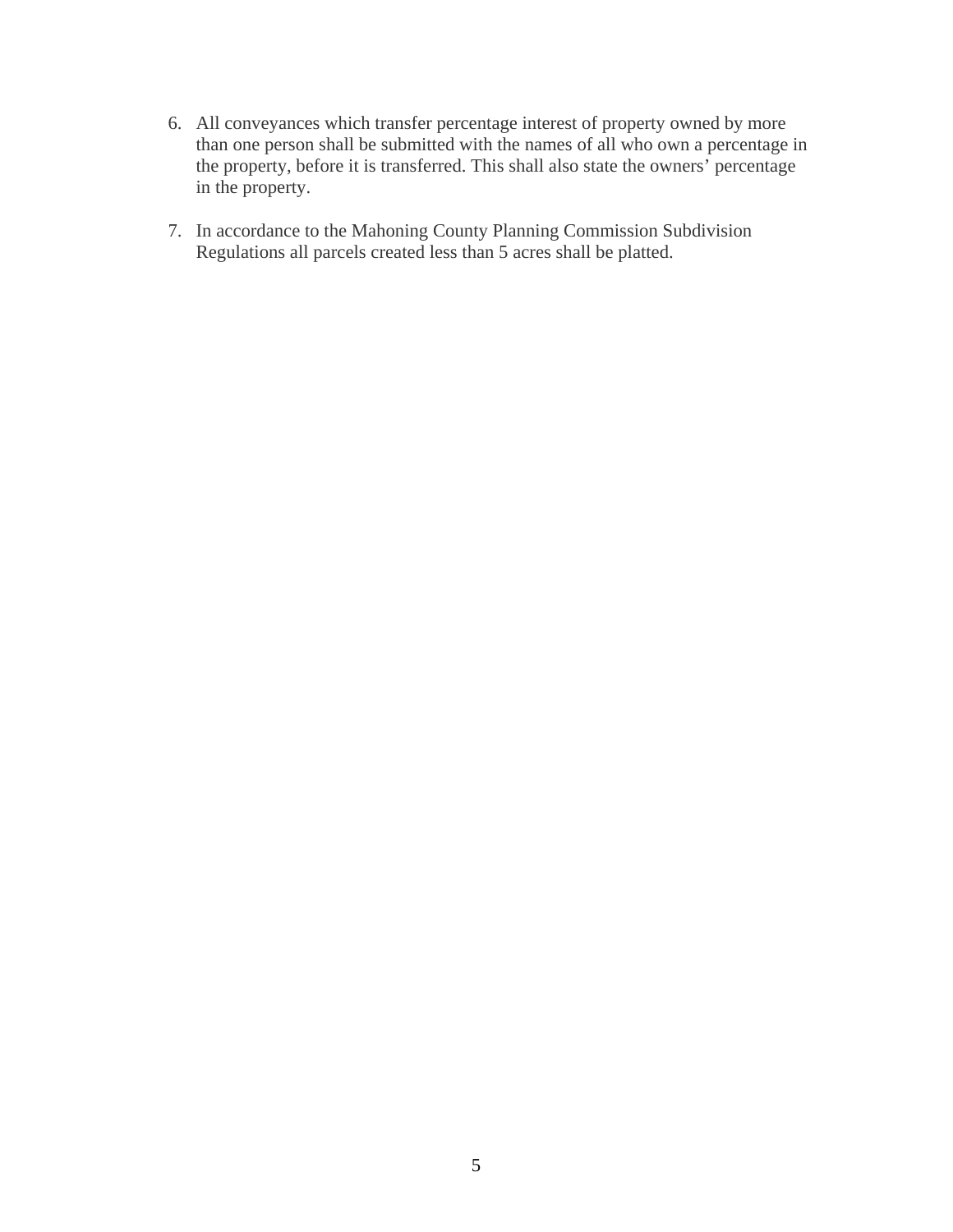# **Special Conveyances by Specific Topics:**

# **Exempt Transfers:**

Certificate of Transfer; Transfers into or out of a Trust; Survivorship deeds, Transfer on Death Deeds, Affidavits of Survivorship, Transfers between family members with no consideration, Quit Claim deeds required by a Judgment entry and Judgment entries.

 Whenever a transfer of ownership occurs using one of the above mentioned instruments and **NO** money is exchanged between the Grantor and Grantee and the legal description does not meet the requirements located in the Mahoning County Conveyance Standards, the County Engineer's Tax Map Office will stamp the transfer, "Exempt" and the transfer will occur. The transfer will also be stamped, "Next Transfer needs new survey" to alert the new owner they will need a new survey if they plan on selling it. Whenever a transfer of ownership occurs using one of the following instruments and money is exchanged between the Grantor and Grantee and the legal description does not meet the requirements located in the Mahoning County Conveyance Standards, a new survey will be required in order for the transfer to occur.

In the event that a tract of ground is subject to a foreclosure sale and the original deed has been stamped "Next Transfer needs new survey," the new Sheriff's deed may use the original description but shall have the "Next Transfer needs new survey" stamp affixed.

# **Condominiums (See Standard Order of Procedures for condominiums):**

Mahoning County GIS Digital Submittal Acceptance Standards:

Mahoning County's GIS website address is http://gis.mahoningcountyoh.gov/. See Attached Exhibit A – Mahoning County GIS Digital Submittal Acceptance Standards.

# **Illegible Writing:**

No document will be accepted in which the document or attachment to it is illegible as determined by the County Auditor or County Engineer.

#### **Inadequate Description:**

If a description is deemed inadequate and it is not an exempt transfer, a new survey shall be required in order for the conveyance to be put to record. A legal description may be deemed inadequate by the County Engineer's Tax Map Office if any of the following exist:

- 1. the metes and bounds description are not in feet,
- 2. the conveyance lists an exception of property (see page 2, number 8 for "highway purpose" takes.)
- 3. a description is without dimensions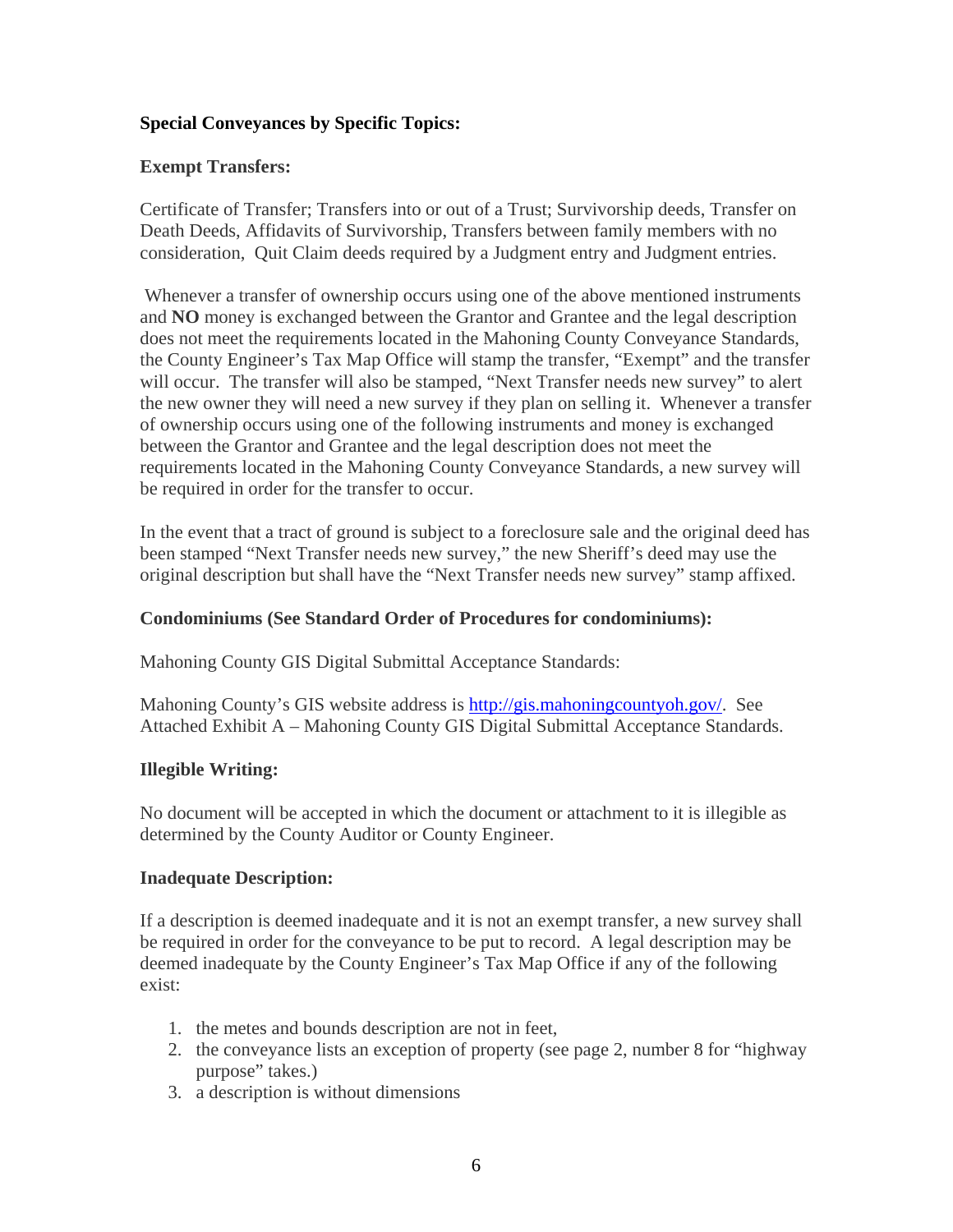- 4. a reference to property ownership that has not been updated
- 5. the parcel is not owned by the grantor when a split, plat or replat is involved
- 6. a description that contains scribner errors, omissions or other obvious mistakes.

# **Land Contracts:**

Land contracts shall be routed through the Mahoning County Engineer's Tax Map Office for review. Should the legal description of an existing parcel be deemed inadequate then a new boundary survey, a new legal description and a survey drawing will be required at the time of transfer of title, which shall satisfy the requirements of the Mahoning County Conveyance Standards. Land Contracts can not split a platted lot or create a parcel of property less than 5 acres. It is the responsibility of the grantor and the grantee to precheck all land contract descriptions in the Mahoning County Engineer's Tax Map Office.

# **Land Locked Property:**

*Definition:* Land locked property is property that has no access to a right-of-way without traveling over a property line created on the Mahoning County tax maps from a previous split. The land locked property may have an easement to a right-of-way or the land locked property may even be adjacent to property owned by the same person that has access to a right-of-way, but the parcel once created can be sold as an independent piece of property.

In order to create a land locked property, it must be platted through the appropriate Planning Commission regardless of the amount of acreage.

An existing land locked property shall be transferred with a metes and bounds description that complies with the Mahoning County Conveyance Standards.

# **Mahoning County's Auditor's Website:**

www.mahoningcountyauditor.org.

# **Quit Claim:**

Quit Claim conveyances that have descriptions in acreage will be treated no different than a Warranty conveyance. The description will need to be approved by the County Engineer's Tax Map Office before a transfer occurs.

# **Railroads:**

The conveyance of any portion of railroad right-of-way shall require a new boundary survey, a new legal description and a survey drawing unless the railroad property is transferring to another railroad then only the not-in-use railroad property needs to be surveyed.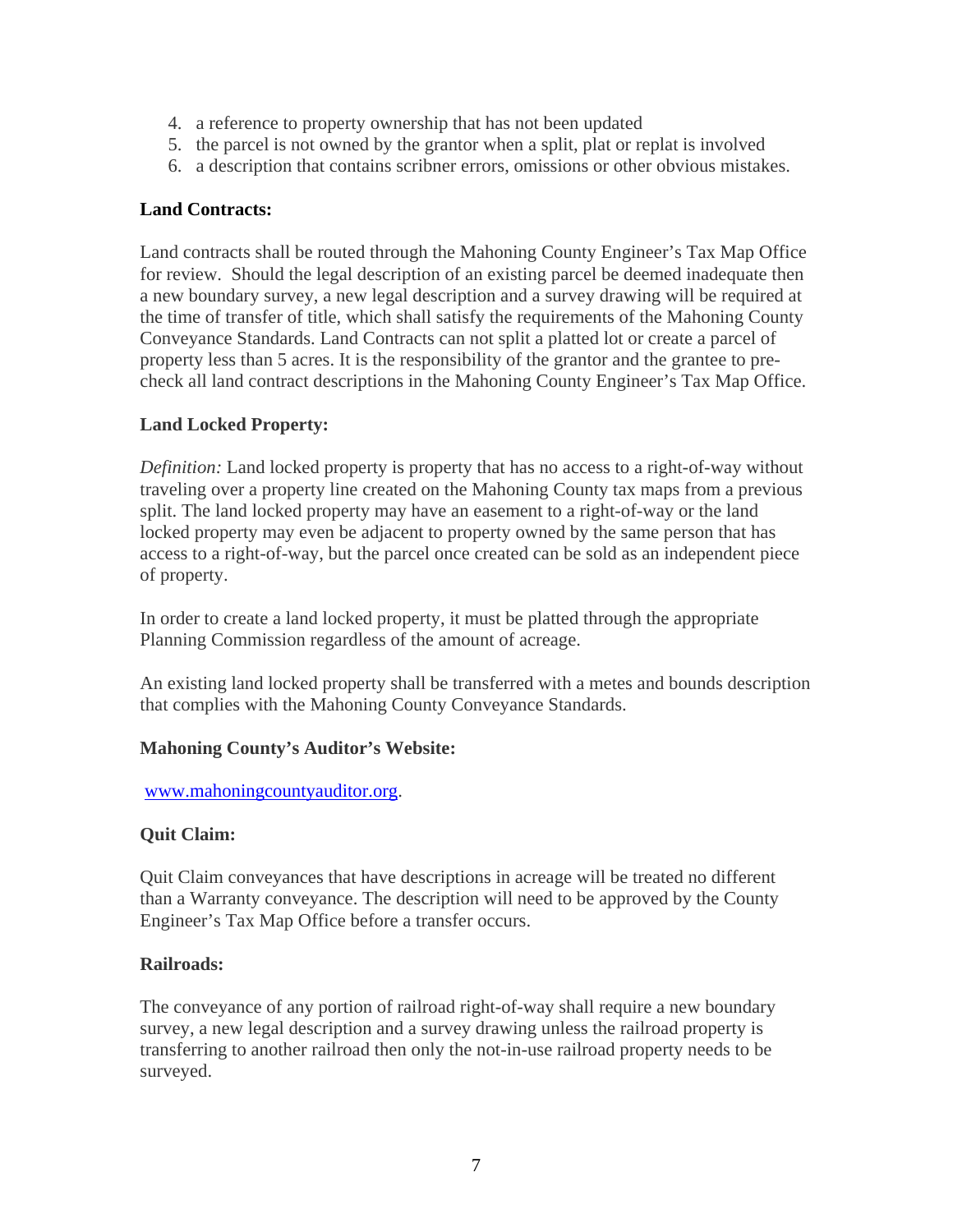Sheriff Sales: (See Exempt Transfers)

# **Steel Mills:**

The conveyance of any portion of former or current steel mill property will require a new boundary survey, a new legal description and a survey drawing.

## **Survey Consolidation:**

In order to combine adjacent property and to eliminate land locked property, the following procedure has been created. This will enable the taxpayer to receive one tax bill and enable the Mahoning County Engineer's Tax Map to eliminate lines on the tax map.

Survey consolidations can only occur on individual parcels that are greater than 5.00 acres. Any survey consolidation that combines individual parcels that are less than or equal to 5.00 acres must be completed with a plat or replat approved by the appropriate planning commission.

This can be done in one of two ways.

- 1. Survey the property and place it on a plat or replat.
- 2. Survey the property. Then take the new survey description and survey map to the Mahoning County Engineer's Tax Map Office for approval. Then record the new survey and the survey map that shows where the boundaries used to be prior to the consolidation. The new survey description would be put to record in the Mahoning County Recorder's deed book (example of this would be a Quit-Claim Deed with the new survey description) and the survey map would be put to record in the Mahoning County Recorder's Plat book.

The survey map shall contain:

- a. all previous deed references
- b. found & set monuments
- c. all old boundary lines (dashed lines)
- d. all new boundary lines (solid, thick lines)
- e. the surveyor's name and Registration number
- f. date the survey was done
- g. the acreage figure broken down Right-of-Way Acreage Total Acreage
- h. Mahoning County Engineer's Tax Map Stamp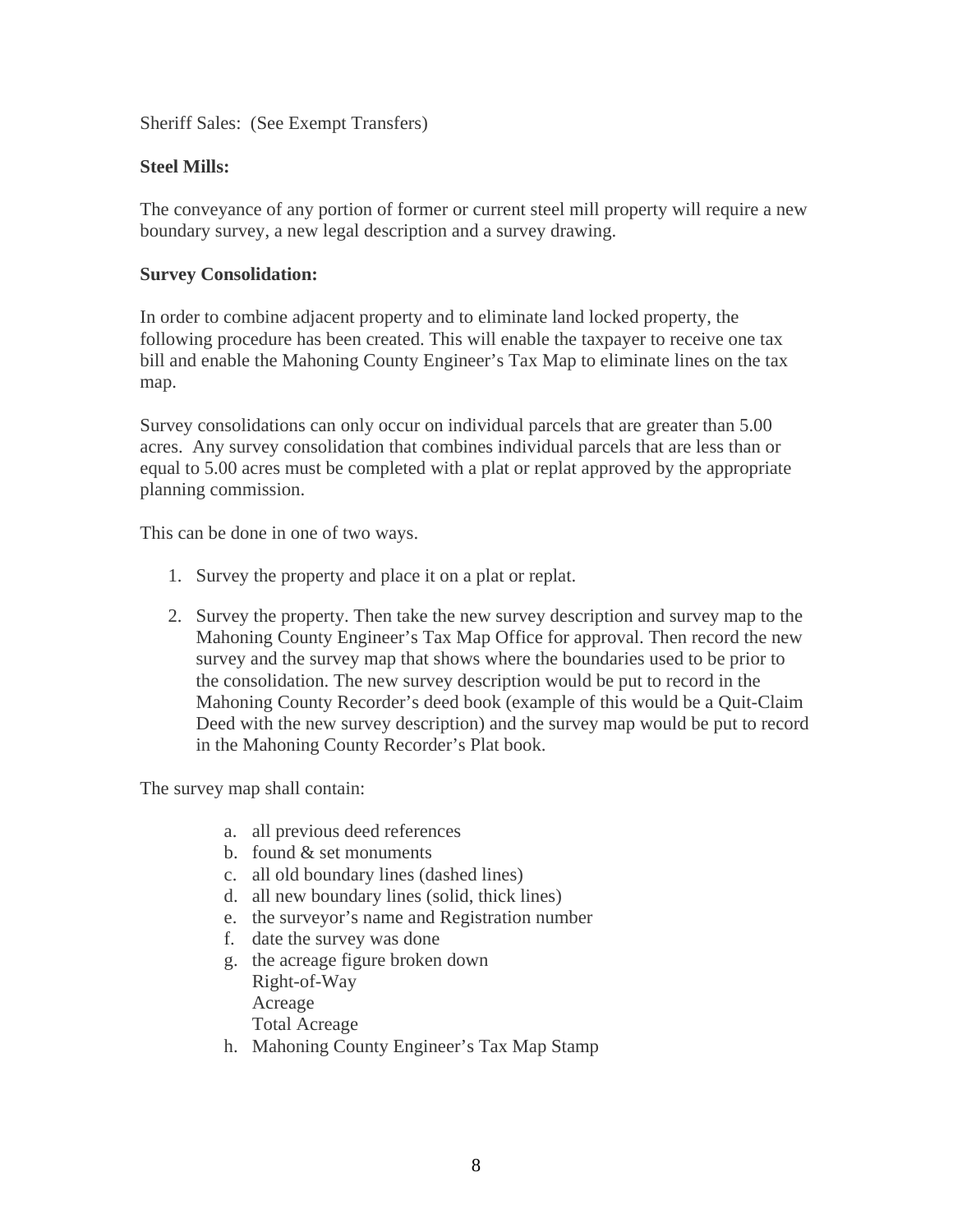For taxing purposes, new surveys will be handled like a regular plat. For example, if the new survey and survey map go to record on June 30, 2007 then it would go into effect 1- 1-2008 for Tax Year 2008.

## **Vacation of Dedicated Roads, Streets and Alleys:**

Old vacated roads, streets and alleys must be mentioned on the deed.

New vacated roads, streets and alleys must be replatted before the vacation is complete.

#### **Variances to Standards**:

If a subject arises that does not fit into any category discussed within these standards, then a formal request for a variance shall be submitted to the Mahoning County Auditor and the Mahoning County Engineer a minimum of 5 working days prior to the day desired to place them to record. *See Request for a Variance Form.*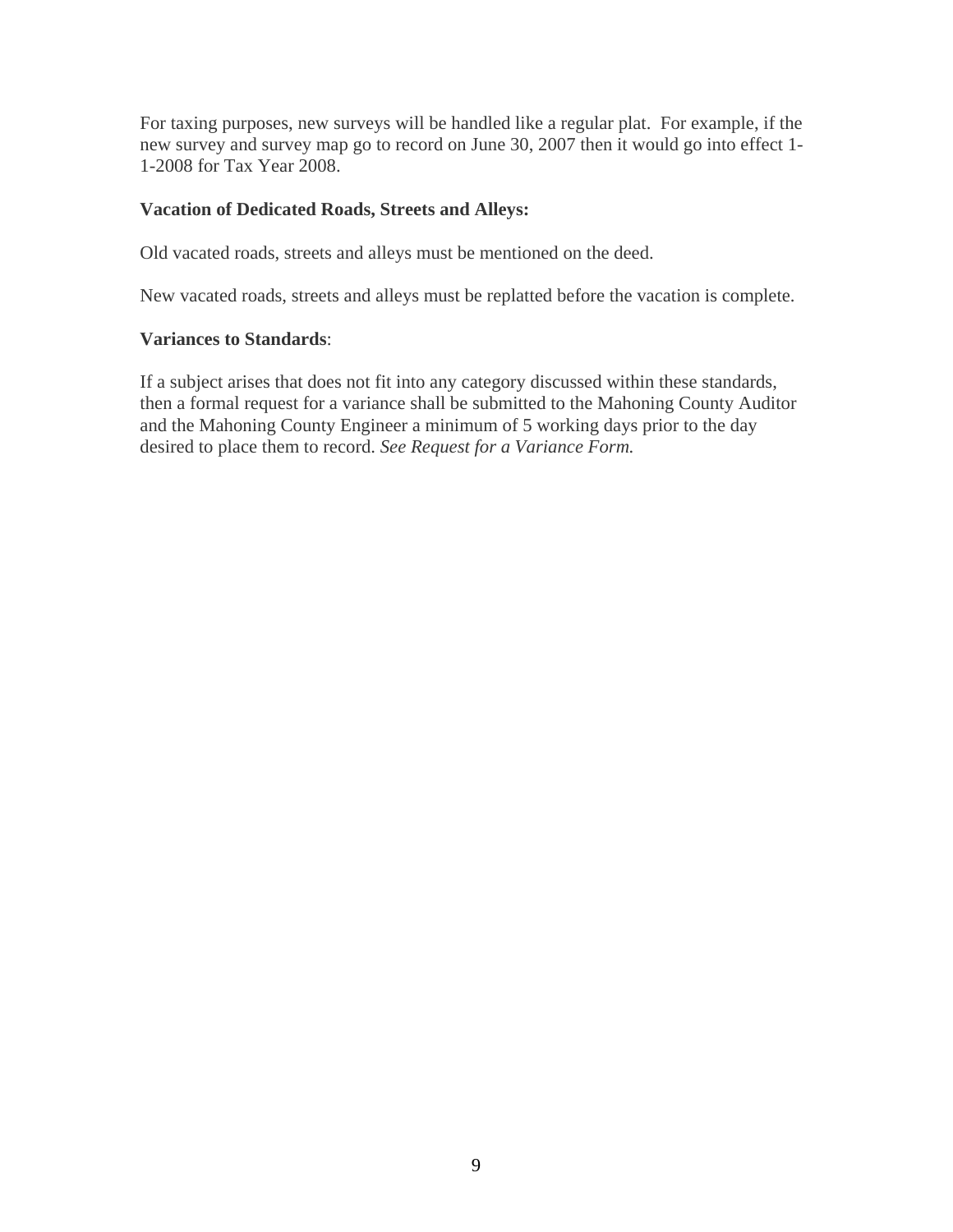Standard Order of Procedures for acreage deeds, splits, plats and replats (Effective January 1, 2008)

1. Submit proper items to the appropriate Planning Commission (Plats and Replats).

|                                             | Township/Municipality Planning Authority Approval                                        | Phone            |
|---------------------------------------------|------------------------------------------------------------------------------------------|------------------|
| <b>Beloit Village</b>                       | <b>Beloit Village Planning</b><br>P.O. Box 276<br>17893 5th Street<br>Beloit, Ohio 44609 | No phone         |
| Canfield City                               | <b>Canfield City Planning</b>                                                            | $(330)$ 533-1101 |
| Campbell City                               | <b>Campbell City Planning</b>                                                            | $(330)$ 755-1451 |
| Sebring Village                             | Sebring Village Planning                                                                 | $(330)$ 938-9340 |
| <b>Struthers City</b>                       | <b>Struthers City Planning</b>                                                           | $(330)$ 755-2181 |
| Columbiana City                             | Columbiana City Planning                                                                 | $(330)$ 482-2173 |
| Village of Craig Beach Craig Beach Planning |                                                                                          | $(330)$ 654-2107 |
| Village of Lowellville Lowellville Planning |                                                                                          | $(330)$ 536-6415 |
| Village of Poland                           | <b>Poland Village Planning</b>                                                           | $(330)$ 757-2112 |
| <b>Youngstown City</b>                      | <b>Youngstown City Planning</b><br>Comm.                                                 | $(330)$ 742-8842 |
| All Others                                  | <b>Mahoning County Planning</b><br>Comm.                                                 | $(330)$ 270-2890 |

- 2. Submit proper items to the Mahoning County Engineer's Tax Map Office located on the 1<sup>st</sup> floor of the Mahoning County Administration Building, 21 West Boardman St., Youngstown, Ohio 44503. **See** *Items to be Submitted*. If property is on CAUV (farm bill) refer to the Checklist for proper items to be submitted to the Mahoning County Auditor's Office CAUV appraiser.
- 3. In the Mahoning County Auditor's Office, give the deed, plat, replat or survey consolidation to the counter clerk. The counter clerk will check to determine if taxes are paid. If paid, the counter clerk will proceed with the conveyance process. This takes time and depends on the quantity of work involved. The process is a first come, first serve basis. The counter clerk will enter the conveyance into the computer for the future year. Please note with a split, plat, replat or survey consolidation: property placed on record this year does not go into effect until the next tax year and does not have taxes collected on it until the following calendar year. For example, if a split, plat, replat or survey consolidation goes to record on January 12, 2007, it will not go into effect until Tax Year 08 (which begins 1/1/08) which is collected in Calendar Year 2009. If the conveyance is a full transfer, the grantee will not become official owner (for tax purposes) until January 1 of the following year. For example, if the property is conveyed on March 1, 2007, the grantee will become official owner (for tax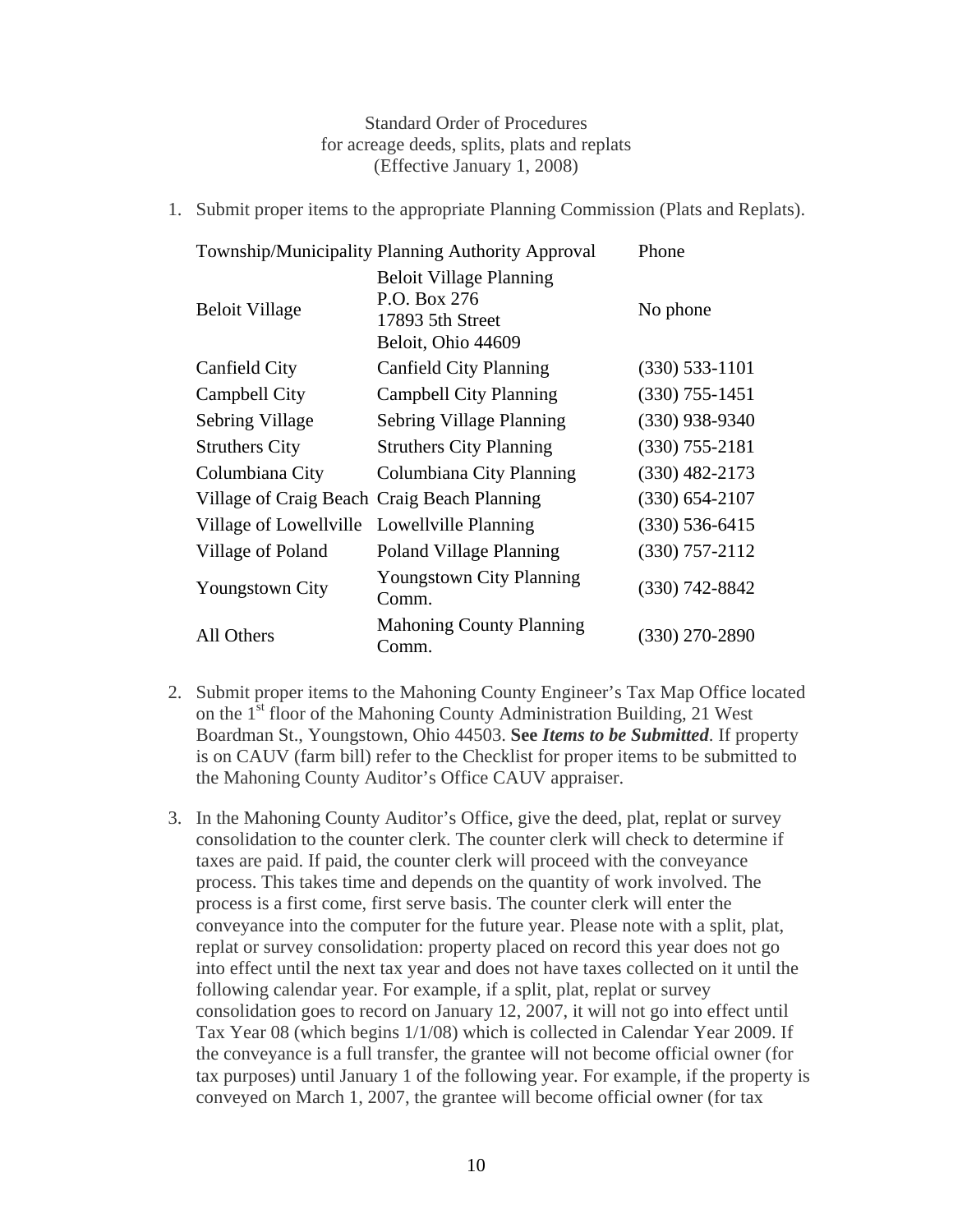purposes) on January 1, 2008. After the counter clerk enters the deed, split, plat or replat into the computer, you will pay your fees: Transfer Fee of \$.50 per parcel transferred, Conveyance Fee of \$1.00 per \$1000.00 and \$.10 per \$100.00 of the purchase price, and Permissive Tax of \$3.00 per \$1000.00 of the purchase price (as of 1-1-2008). Then you will turn in the appropriate papers (exempt or conveyance form and the 2-1/2 rollback, if applicable).

4. Take the documents to the Mahoning County Recorder's Office to be put to record. **THE TRANSACTION IS NOT COMPLETE UNTIL YOU RECORD**  YOUR DOCUMENTS. See Checklist for fees.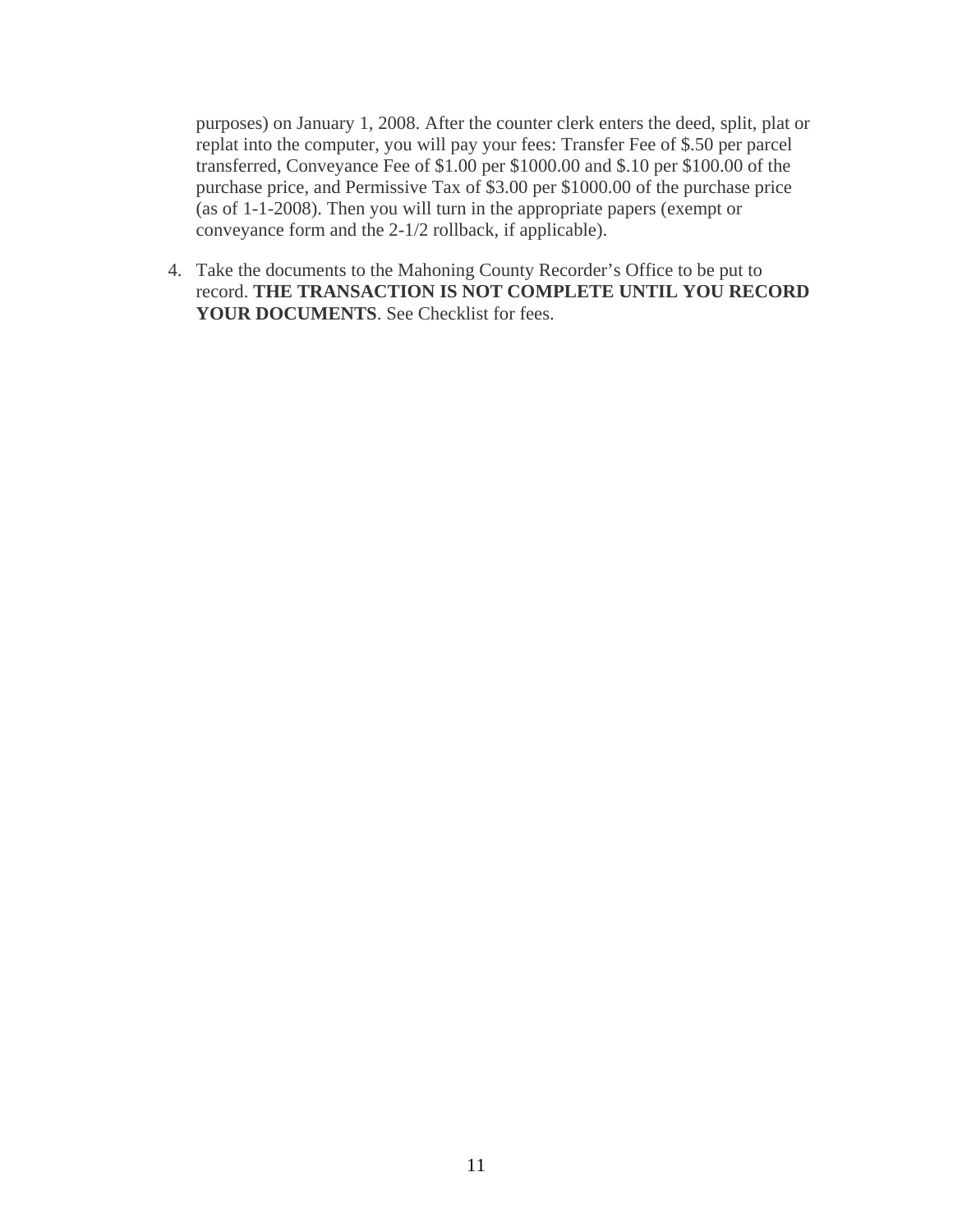# Checklist (Effective January 1, 2008)

The following items should be checked by the submitter of the deed, split, plat, replat or survey consolidation. You will need to acquire a parcel number in order to check some of the following items. (*Please obtain all parcel numbers pertaining to the deed, split, plat, replat or survey consolidation before dropping off the document to the Mahoning County Engineer's Tax Map Office for preapproval.*)

The following items may be checked on the public computers located in the Mahoning County Auditor's, Treasurer's or Recorder's Offices in the Mahoning County Courthouse, 120 Market Street, Youngstown, Ohio.

1. Taxes - Current taxes shall be paid on parcels involved in a split, plat, replat or survey consolidation. It is recommended that the full year's taxes be paid in order to avoid questions and disputes at a later time. If there is a delinquency, the full year's taxes plus delinquency with penalty and interest amount shall be paid prior to the recording of a split, plat, replat or survey consolidation. Full year's taxes shall be paid even if the parcel is on a payment plan.

2. CAUV (Current Agriculture Usage Value) or Farm Bill - If the property being sold, split, platted or replatted is on CAUV and is not going to continue to be farmed, recoupage (tax savings for preceding three years) shall be figured by the Mahoning County Auditor's Office CAUV appraiser. Figuring this amount takes time. It is determined by the soil types being sold. If it is going to continue to be farmed, see the CAUV appraiser for an application and fees. In either case, please notify and submit the following to the Mahoning County Auditor's Office when it is dropped off at the Mahoning County Engineer's Tax Map Office for pre-approval:

A. Parcel number of property being sold or the original parcel number prior to the split, plat, replat or survey consolidation.

B. The survey drawing of property being split.

C. A copy of the deed that will be going to record, if applicable. owner's name – Are they correct?

D. The location of all buildings shall be shown on the drawing of the survey.

3. Owner's name – please verify that the name that is on the document being submitted is correct. Is it correctly spelled? Did the owner sign the document the same way? If it is owned by a corporation, did the correct people sign? If it has a successor trustee, provide documentation as such. Did all parties sign the plat or replat?

4. Deed Volume and Pages – are all of the referenced deed volume and pages listed on the deed, plat or replat correct? Are they listed at all?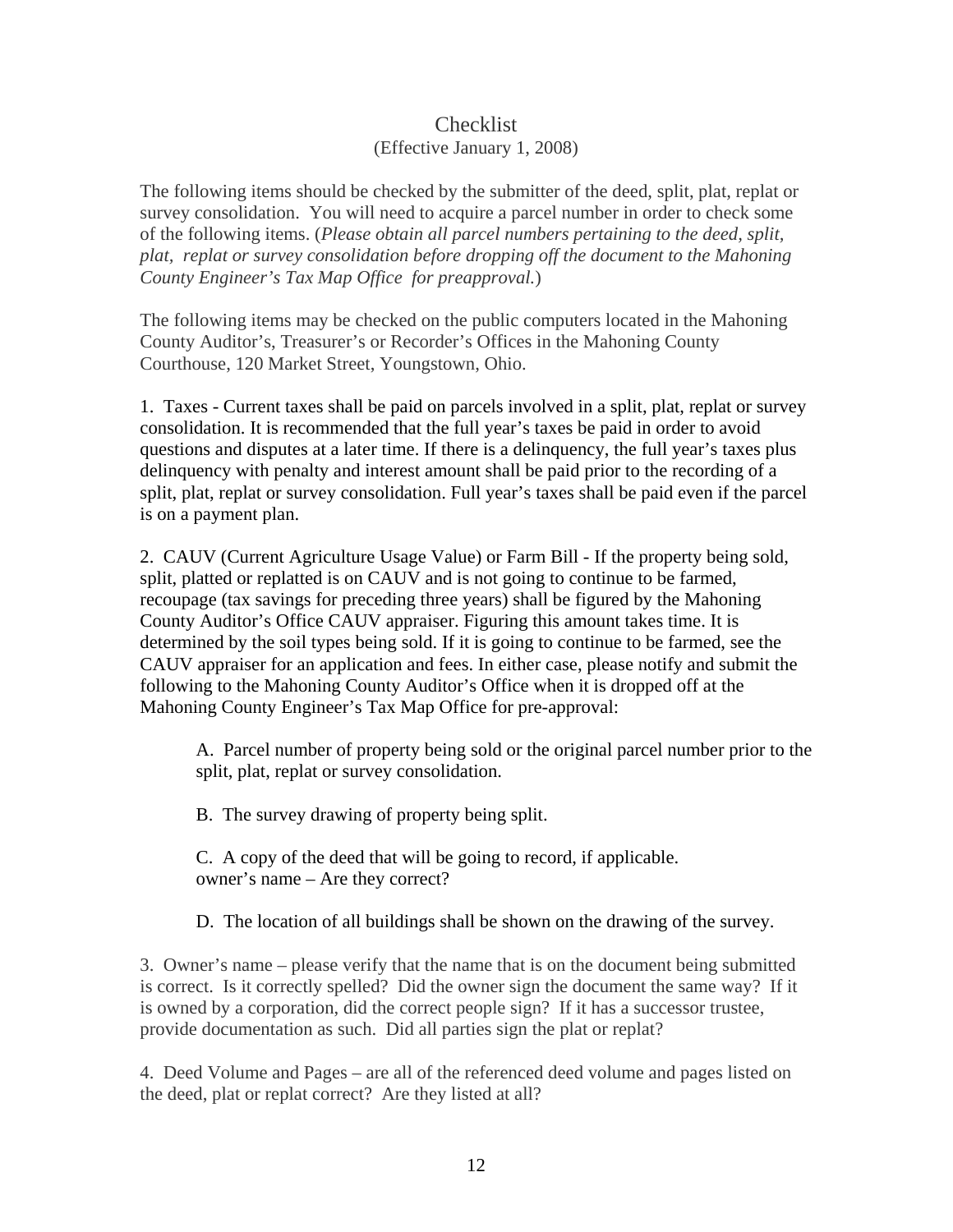- 5. Is the residue acreage less than 5 acres?
- 6. Do you have a list of all of the parcels involved?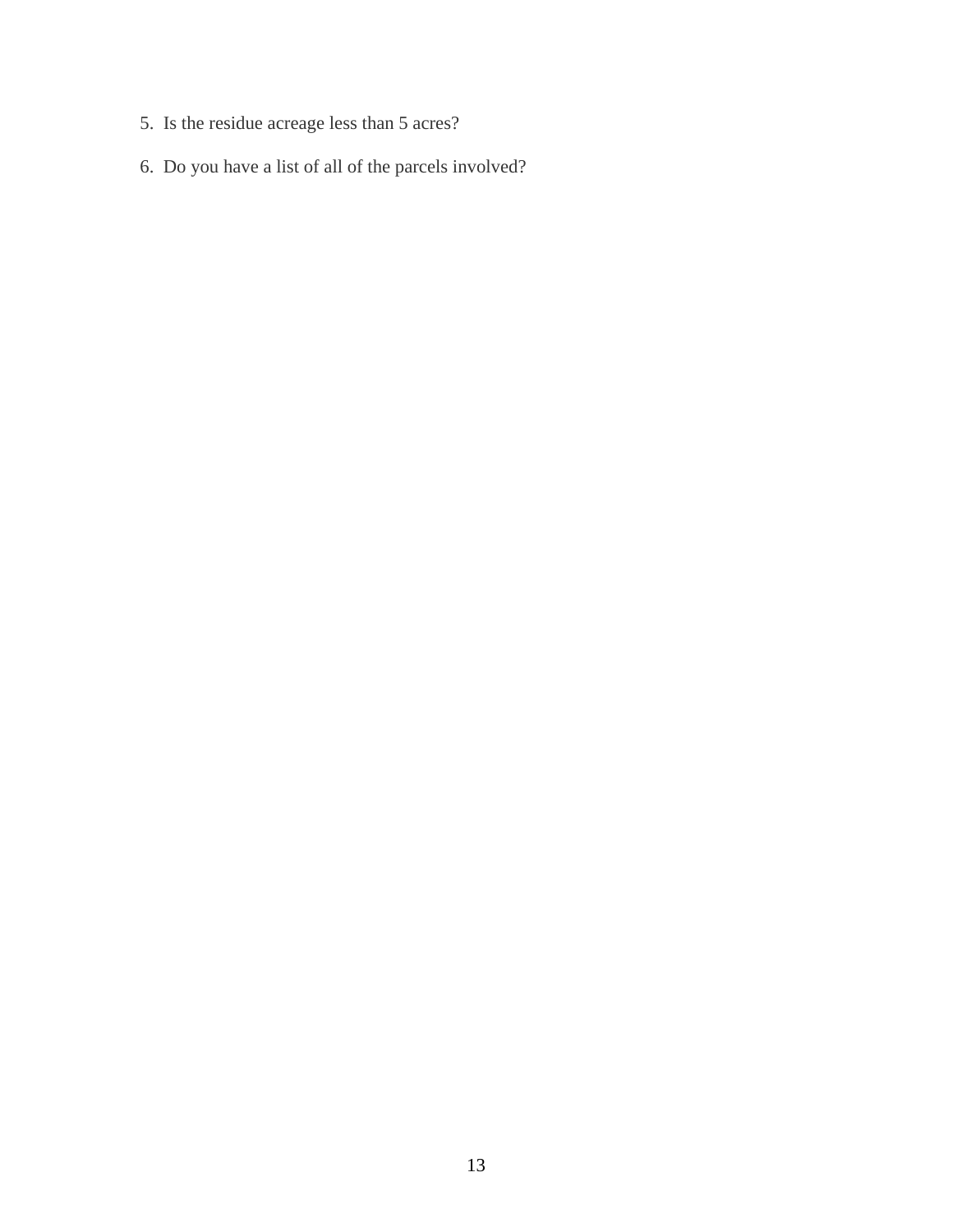# **Fees –**

Information about the following can be obtained in the Real Estate Department of the Mahoning County Auditor's Office which is located on the first floor of the Mahoning County Courthouse or by phone (330) 740-2010.

All fees and taxes as of January 1, 2008.

- \_\_1. Mahoning County Auditor's Fees Transfer Fee of \$.50 per parcel transferred Conveyance Fee of \$1.00 per \$1,000 and \$.10 per \$100 of the purchase price. Permissive Tax of \$3.00 per \$1,000 and \$.30 per \$100 of the purchase price.
- \_\_2. Forms Proper forms shall be filled out:
	- $\Box$  A. The 2-1/2% Rollback If you own and live in the home, you are eligible to receive the 2-1/2% Rollback. You may only receive the 2-1/2% Rollback on one piece of property.
	- \_\_B. Exempt or Conveyance form filled out.

Information about the following can be obtained in the Mahoning County Recorder's Office which is located on the first floor of the Mahoning County Courthouse or by phone (330)740-2345.

Mahoning County Recorder's Fees - There is also a fee to record all deeds, plats, replats and survey consolidation in the Mahoning County Recorder's Office. The Secretary of State sets the fees for the Mahoning County Recorder's Office.

- Deed  $$28.00$  for the first two pages (a page is considered one side of the document) and \$8.00 for each additional page.
- Plat With dimensions of 11" x 17" or smaller is \$40.00
- Replat With dimensions of 11" x 17" or smaller is \$40.00 plus \$4.00 for each reference that needs to be made to prior plats.

If the plat or replat is larger than 11" x 17", the cost is:

\$40.00 or Length in inches x Width in inches x \$.10

The cost will be the higher of the two

Plus for replats, \$4.00 for each reference that needs to be made to prior plats.

\* Fees on Survey Maps are the same as Plats and Replats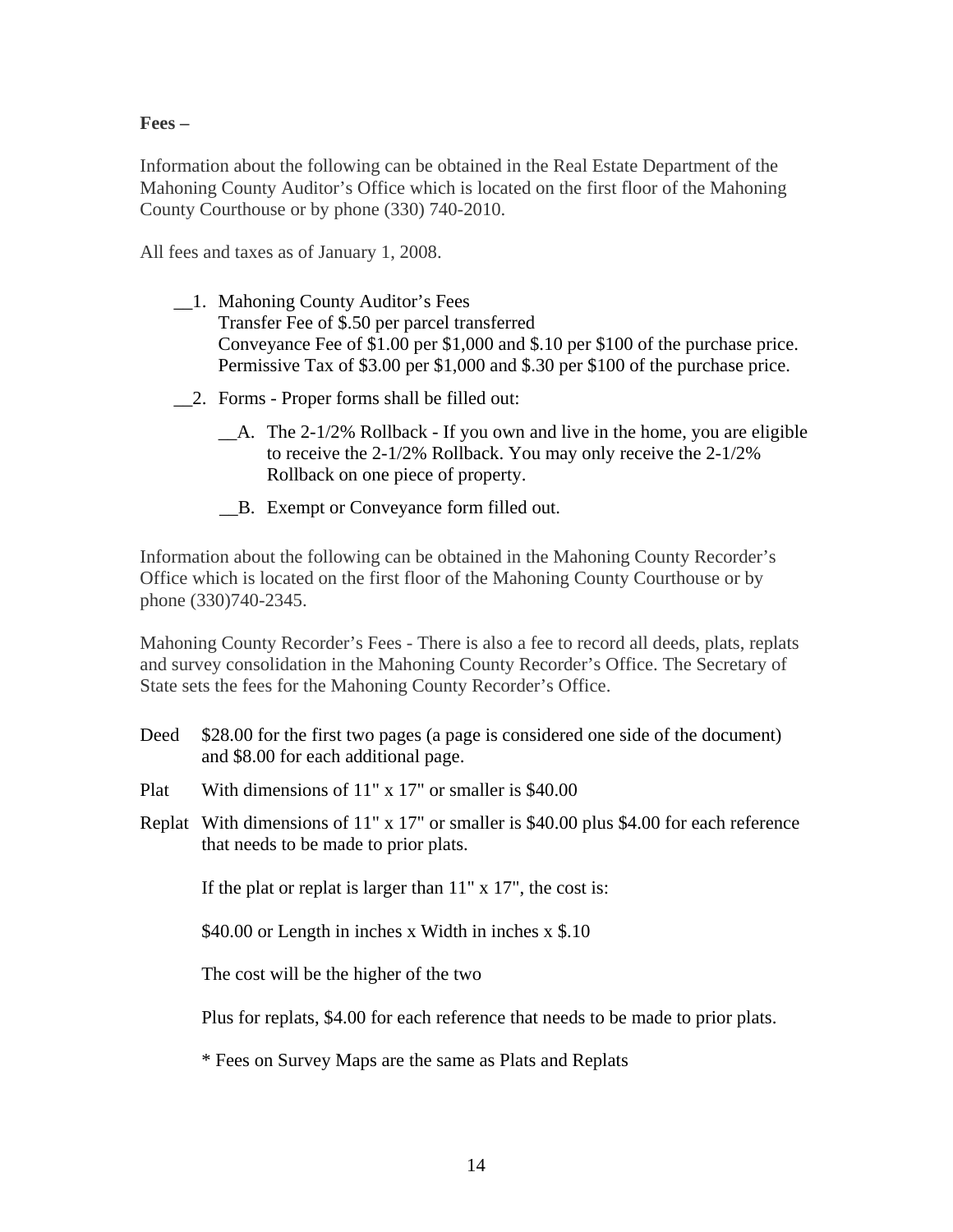## **Items to be Submitted**

All acreage deeds, splits greater than 5.00 acres, plats, replats and survey consolidation shall be submitted to the Mahoning County Engineer's Tax Map Office for review. Allow **two** working days prior to the desired recording date for this review for new surveys and **five** working days for splits, survey consolidations, plats and replats. The Mahoning County Engineer's Tax Map Office located on the  $1<sup>st</sup>$  floor of the Mahoning County Administration Building, 21 West Boardman St., Youngstown, Ohio 44503 is open for business Monday through Friday, 8 AM to 4:30 PM.

Depending on the complexity of the submittal, the approval time may be longer for railroads, steel mills, etc.

Items to be submitted to the Mahoning County Engineer's Tax Map Office:

- A. For existing metes and bounds descriptions:
	- 1. A copy of the most recent recorded deed describing the property in question.
	- 2. The deed that will be going to record.
	- 3. A completed "Control Form" with contact name, address and telephone number where the contact person can be reached (See Control Form).
	- 4. A completed checklist.
- B. For new metes and bounds descriptions:
	- 1. \*A copy of the written survey.
	- 2. \*A copy of the drawing of the survey prepared by a Registered Surveyor.
	- 3. The location of all buildings shall be shown on a copy of the drawing of the survey.
	- 4. The deed that will be going to record.
	- 5. A completed "Control Form" with contact name, address and telephone number where the contact person can be reached (See *Control Form*).
	- 6. A copy of the most recent recorded deed describing the property in question.
	- 7. A copy of the closure calculations.
	- 8. A completed checklist.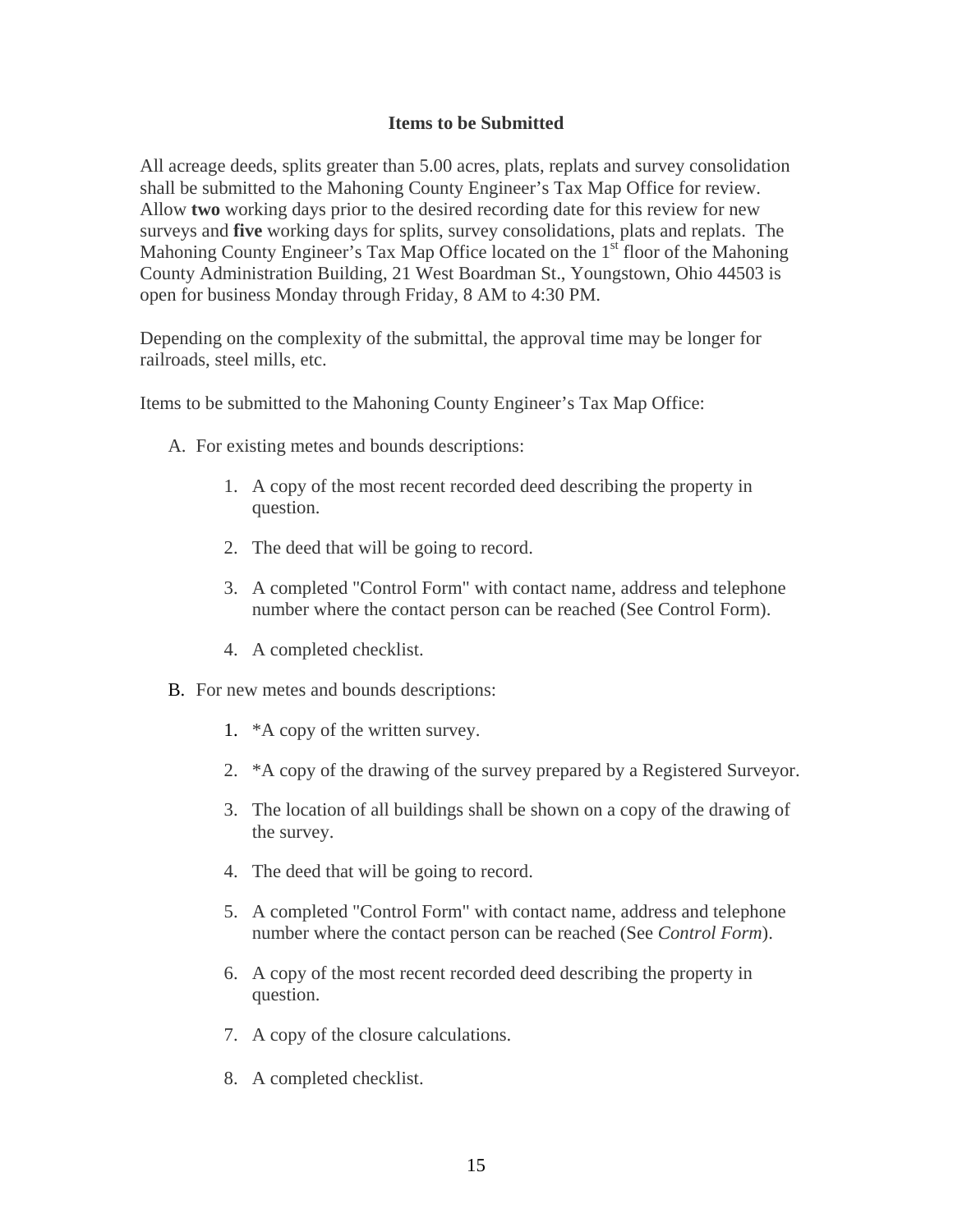\*Please note that the copy of the new written survey and the drawing of the survey will be kept by the Mahoning County Engineer's Tax Map Office and will become public record.

- C. For plats and replats
	- 1. Mylar that has appropriate planning approval.
	- 2. A completed "Control Form" with contact name, address and telephone number where the contact person can be reached (See *Control Form*).
	- 3. A copy of the most recent recorded deed describing the property in question.
	- 4. A copy of the survey drawing indicating approximate building locations should also be provided for the Auditor's Office.
	- 5. A completed checklist.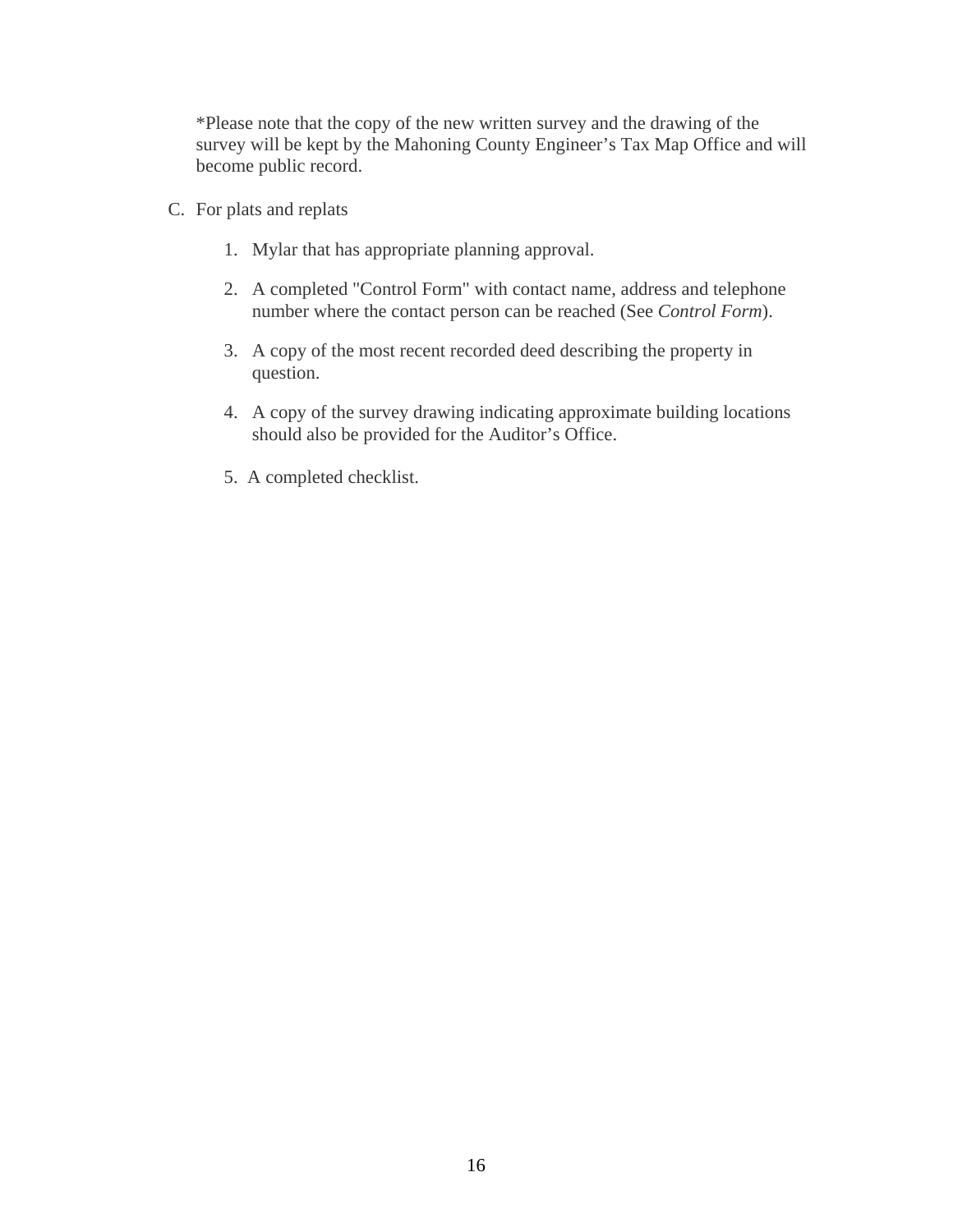| <b>Circle one:</b>            |
|-------------------------------|
| <b>Deed</b>                   |
| <b>Plat</b>                   |
| <b>Replat</b>                 |
| <b>Split</b>                  |
| <b>Survey Consolidation</b>   |
| <b>New Survey</b>             |
|                               |
|                               |
|                               |
|                               |
|                               |
| Did you complete a checklist? |
| Are there buildings involved? |

# **Mahoning County Engineer's Tax Map Office Control Form**

**What are you going to do about taxes next year?**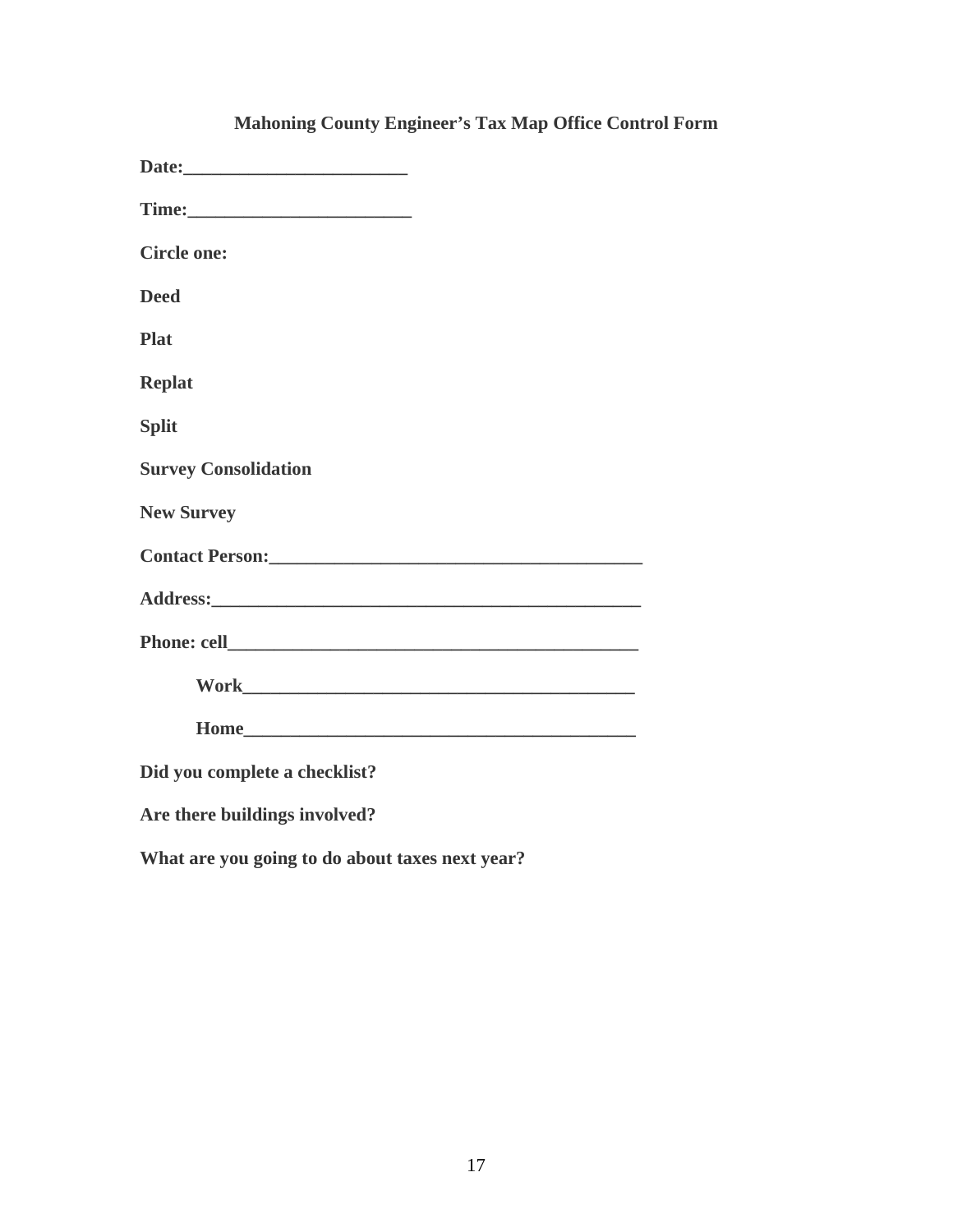## **Standard Order of Procedures for new condominium declarations and amendments to existing declarations:**

All new condominium declarations and amendments to existing declarations shall be submitted to the Mahoning County Auditor's Office located on the first floor of the Mahoning County Courthouse located at 120 Market Street, Youngstown, OH 44503 for approval a minimum of five (5) working days prior to the day desired to place them to record. The Mahoning County Auditor's Office is open for business Monday through Friday, 8:00 AM to 4:30 PM.

A condominium unit shall be described by its unit number or other designation and the name of the condominium as set forth in the declaration, as required by Ohio Revised Code Section 5311.10.

All new condominium declarations and amendments to existing condominium declarations shall be submitted to the Mahoning County Auditor's Office a minimum of five (5) working days prior to the desired recording date.

Items to be submitted to the Mahoning County Auditor's Office:

- 1. A copy of the new declaration or amendment that will be kept on file in the Mahoning County Auditor's Office. \*
- 2. Mylar drawing of the site plan that contains the condo name and phase going to record. This shall also show the location of the new units being put to record with their unit designations.
- 3. A filled out Mahoning County Auditor's Office Real Estate AUD 077 form (See Form AUD 077). This may be picked up at the Real Estate counter in the Mahoning County Auditor's Office.

\*All units that are being submitted, prior to June 30 of the given year, shall be staked and a copy of the permit shall accompany the amendment. After June 30, the foundation of the unit shall be complete before that phase will go to record.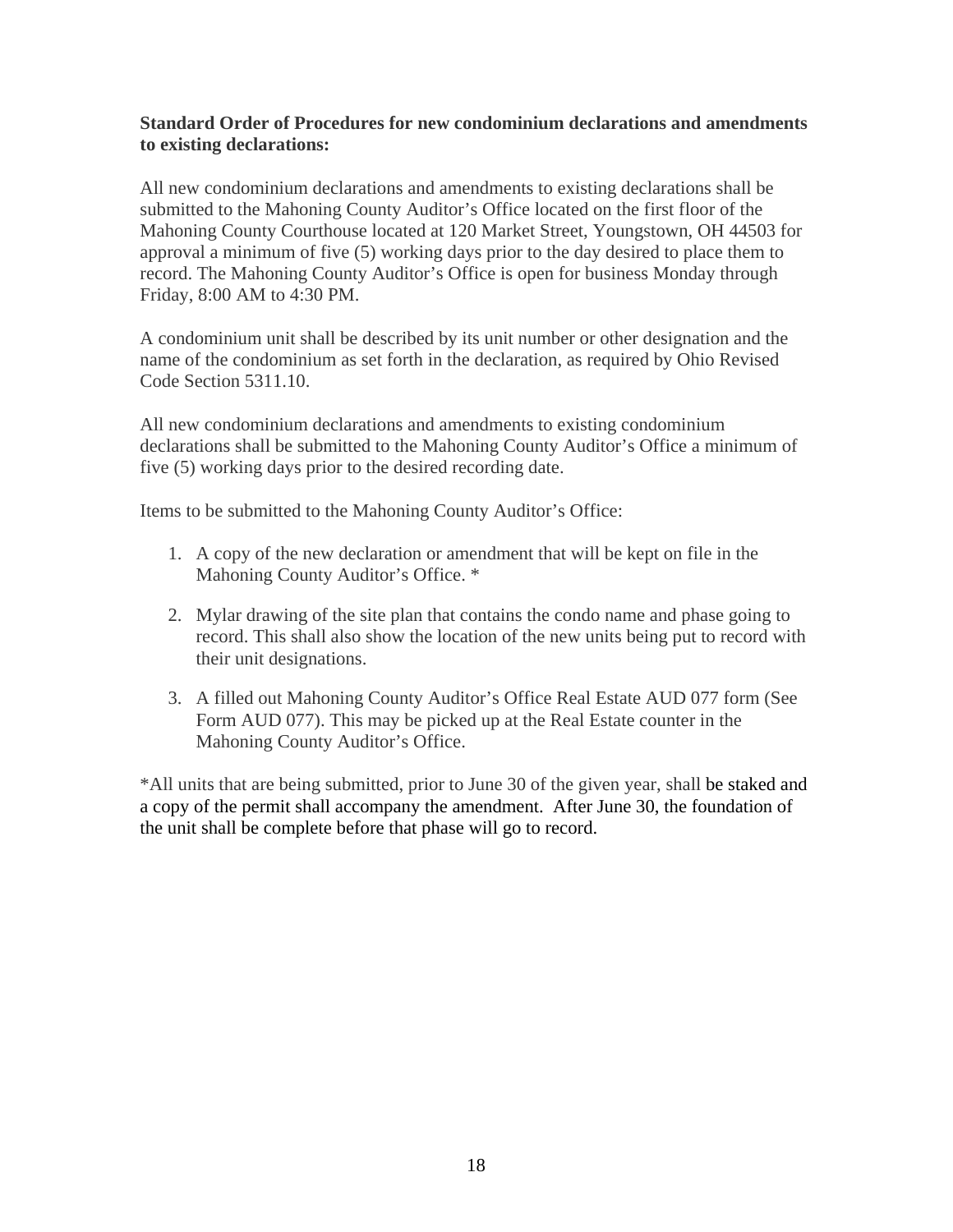Real Estate – Aud 077

Name of Representative

## MAHONING COUNTY AUDITOR

Selected Contents of Condominium Declarations & Amendments

This form is to accompany the Auditor's copy of Condominium Declaration of Amendment. The representative will be notified when the land assessor has completed the field inspection.

Proper name of condominium (ORC 5311.05B2)\_\_\_\_\_\_\_\_\_\_\_\_\_\_\_\_\_\_\_\_\_\_\_\_\_\_\_\_\_\_

| <b>Phone Number</b> |  |
|---------------------|--|
|---------------------|--|

From the condominium declaration, provide the page number(s) which contain the following information:

| Page(s) | Item                                                                                                               |
|---------|--------------------------------------------------------------------------------------------------------------------|
|         | Notary Seal (ORC 5311.05A)                                                                                         |
|         | Legal Description (ORC 5311.05B1)                                                                                  |
|         | Building/Unit designations for identification (ORC 5311.05B5)                                                      |
|         | Unit areas (ORC 5311.05B5)                                                                                         |
|         | Percentages of interest appertaining to each unit for the common<br>areas and facilities (ORC 5311.05B6)           |
|         | Description, location and dimensions of areas such as garages<br>(ORC 5311.05 and .07)                             |
|         | Within declaration, copy of drawings which will be submitted with<br>the declaration to the Recorder (ORC 5311.07) |

Will any of the units with the same square footage be offered at different values? If so, to the nearest thousand dollars, for what approximate values will the various units be offered? (ORC 5713.17)

Example: Bldg. 1 Unit 1 \$75,000 Bldg. 1 Unit 3 \$70,000

 $\overline{\phantom{a}}$  , and the contract of the contract of the contract of the contract of the contract of the contract of the contract of the contract of the contract of the contract of the contract of the contract of the contrac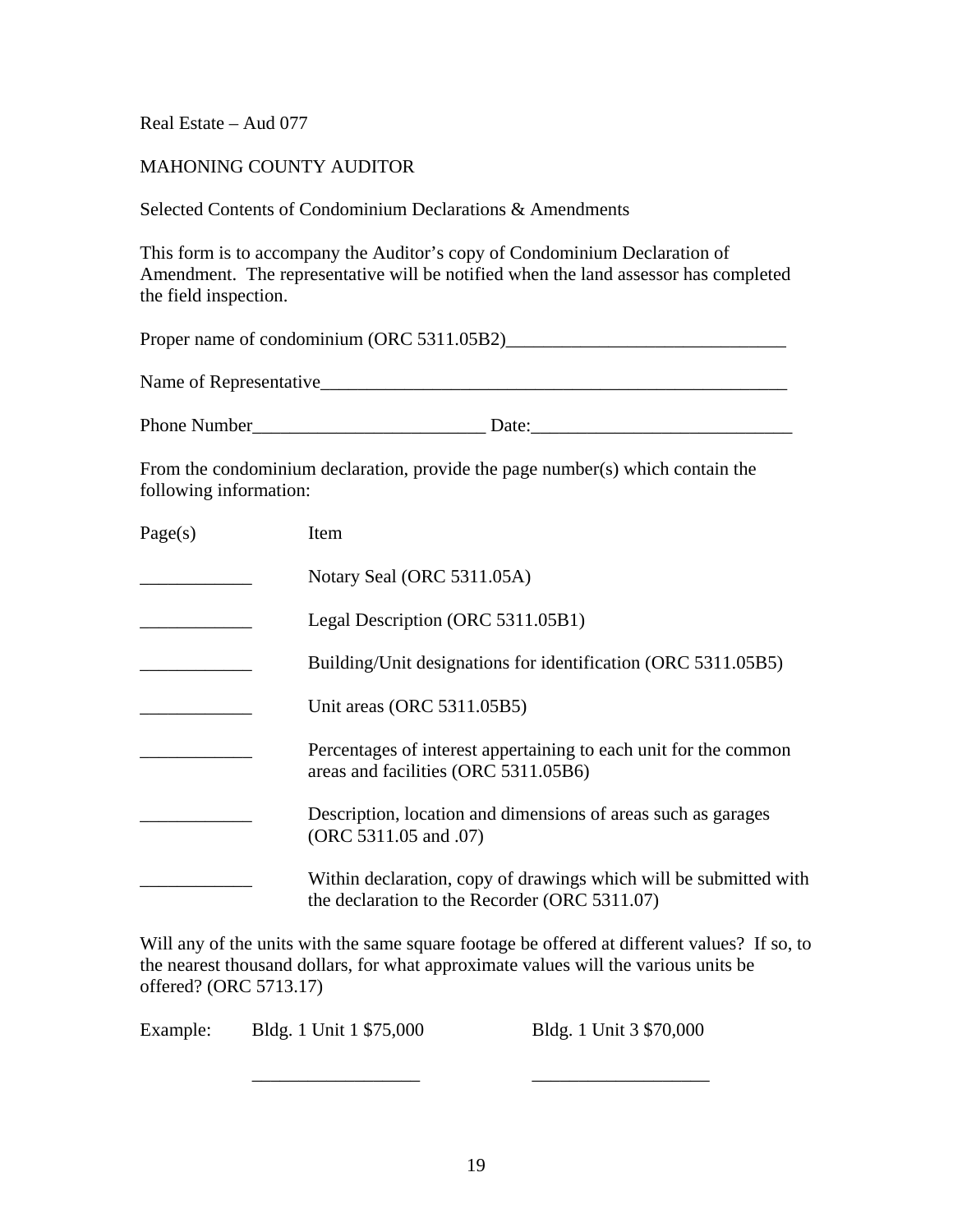# **Definitions:**

Boundary Survey - A legal description and/or map of measured boundaries of real property surveyed by a registered surveyor.

Building Site - A parcel of land that is suitable to establish a building unit.

Original Deeds – The newly signed deed desired to be recorded.

Plat - A map or drawing on which the developer's plan or subdivision is presented to the appropriate planning commission for approval.

Replat - A map or drawing on which a change is made to an existing recorded plat. The map or drawing shall be presented to the appropriate planning commission for approval.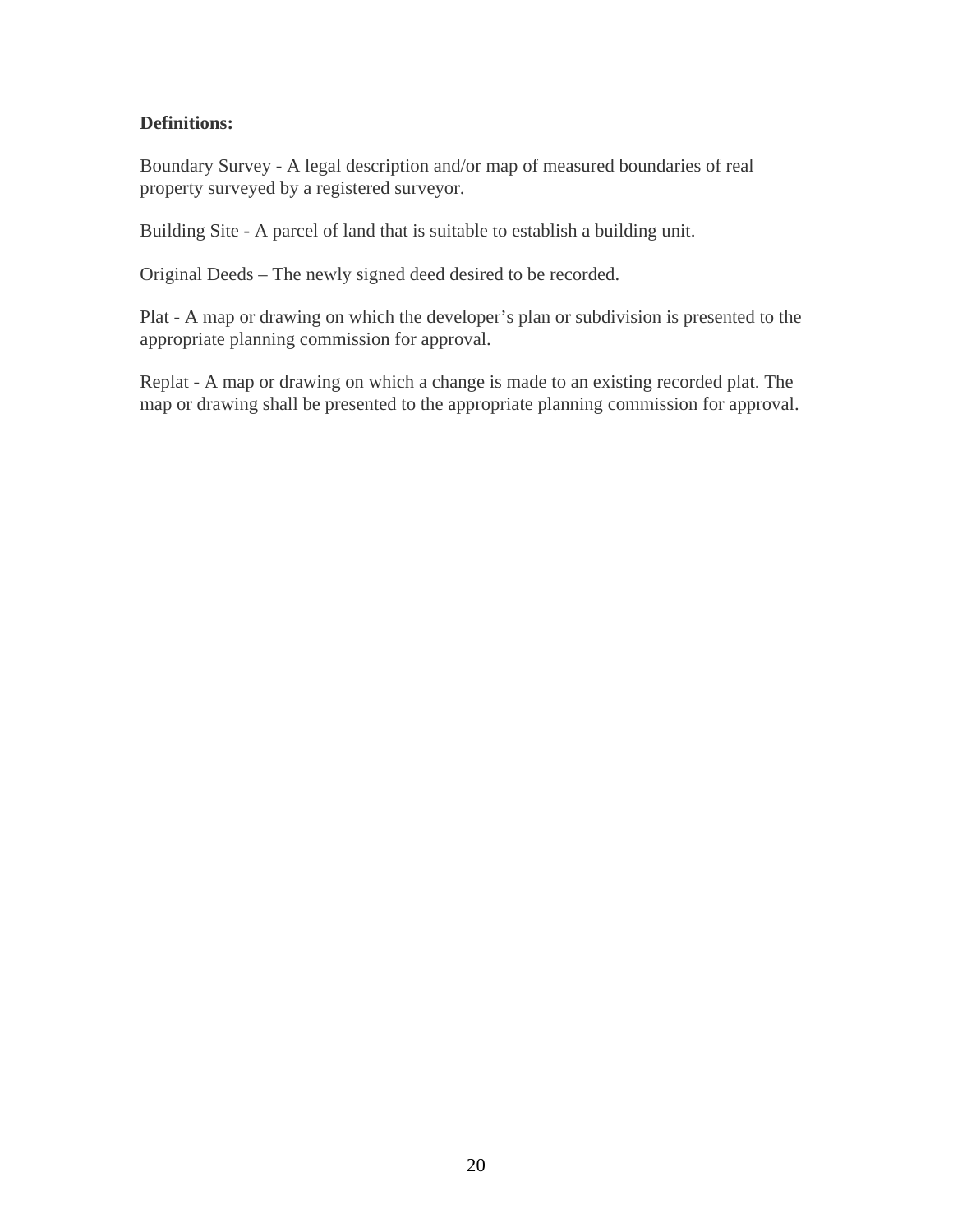# REQUEST FOR A VARIANCE FORM

| Address                                                                           |  |
|-----------------------------------------------------------------------------------|--|
| ,我们也不能在这里的时候,我们也不能在这里的时候,我们也不能会在这里的时候,我们也不能会在这里的时候,我们也不能会在这里的时候,我们也不能会在这里的时候,我们也  |  |
|                                                                                   |  |
|                                                                                   |  |
|                                                                                   |  |
|                                                                                   |  |
|                                                                                   |  |
|                                                                                   |  |
|                                                                                   |  |
|                                                                                   |  |
| ,我们也不能在这里的时候,我们也不能在这里的时候,我们也不能会在这里的时候,我们也不能会在这里的时候,我们也不能会在这里的时候,我们也不能会在这里的时候,我们也不 |  |
|                                                                                   |  |
|                                                                                   |  |
|                                                                                   |  |
| Office Use Only:                                                                  |  |
| Date received_________Approved:___Not Approved___                                 |  |
|                                                                                   |  |
|                                                                                   |  |
|                                                                                   |  |
|                                                                                   |  |
|                                                                                   |  |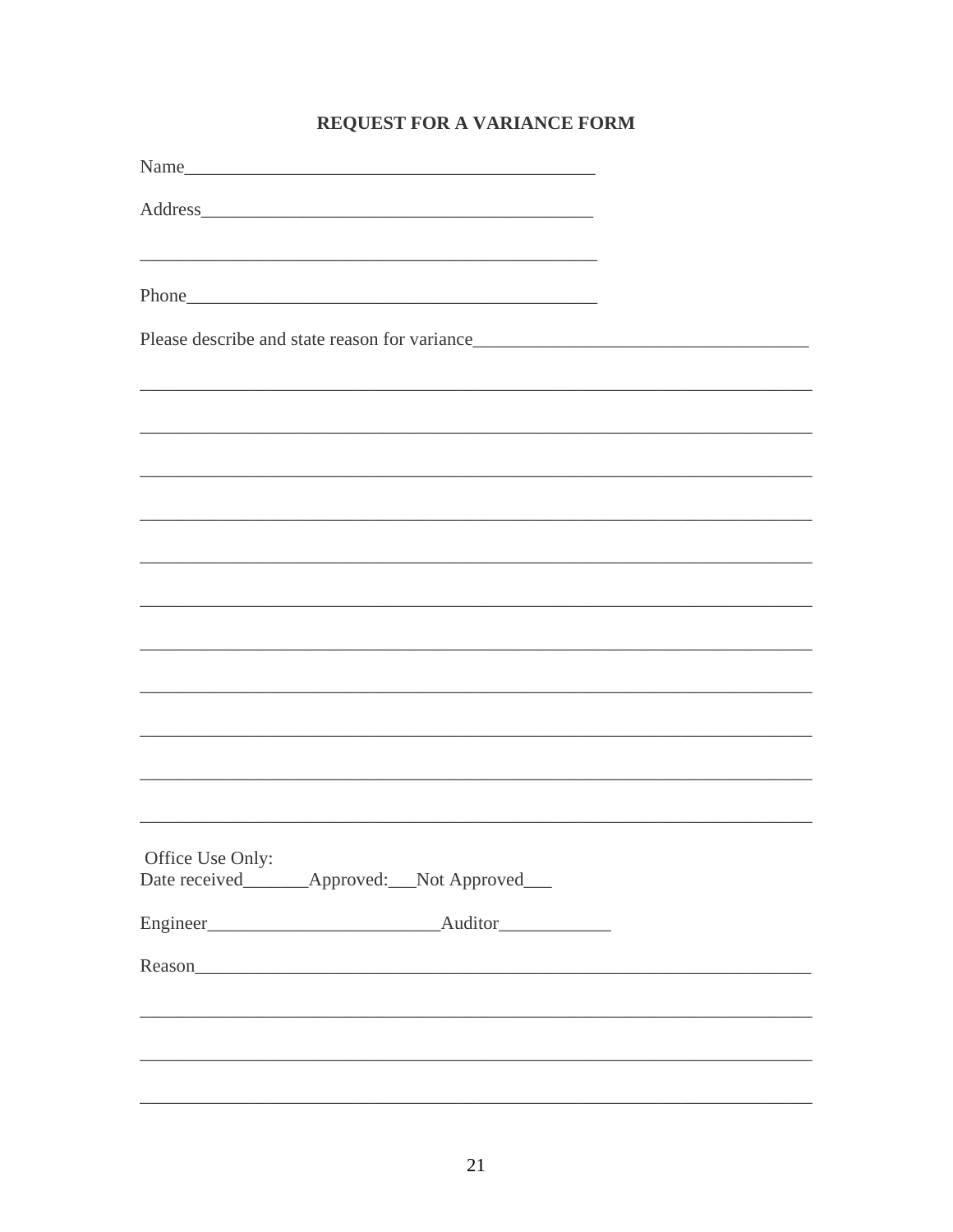# PERCENT INTEREST IN PROPERTY:

| Owner's Name (Last Name First) % Interest                                                                                                                                                                                                                                                                                                                                                               | <b>Acquired Ownership</b> |
|---------------------------------------------------------------------------------------------------------------------------------------------------------------------------------------------------------------------------------------------------------------------------------------------------------------------------------------------------------------------------------------------------------|---------------------------|
| $1.$ $\overline{\phantom{a}}$                                                                                                                                                                                                                                                                                                                                                                           |                           |
| $2.$ $\overline{\phantom{a}}$                                                                                                                                                                                                                                                                                                                                                                           |                           |
| 3.                                                                                                                                                                                                                                                                                                                                                                                                      |                           |
| 4.                                                                                                                                                                                                                                                                                                                                                                                                      |                           |
| $\begin{array}{c c c c c} \hline \text{5.} & \text{6.} & \text{6.} & \text{6.} & \text{6.} & \text{6.} \\ \hline \text{6.} & \text{6.} & \text{6.} & \text{6.} & \text{6.} & \text{6.} \\ \hline \text{7.} & \text{8.} & \text{8.} & \text{8.} & \text{8.} & \text{8.} \\ \hline \text{8.} & \text{8.} & \text{8.} & \text{8.} & \text{8.} & \text{8.} \\ \hline \text{9.} & \text{9.} & \text{9.} & \$ |                           |
| 6.                                                                                                                                                                                                                                                                                                                                                                                                      |                           |
| 7.                                                                                                                                                                                                                                                                                                                                                                                                      |                           |
|                                                                                                                                                                                                                                                                                                                                                                                                         |                           |
| 9.                                                                                                                                                                                                                                                                                                                                                                                                      |                           |
|                                                                                                                                                                                                                                                                                                                                                                                                         |                           |

**Total Interest**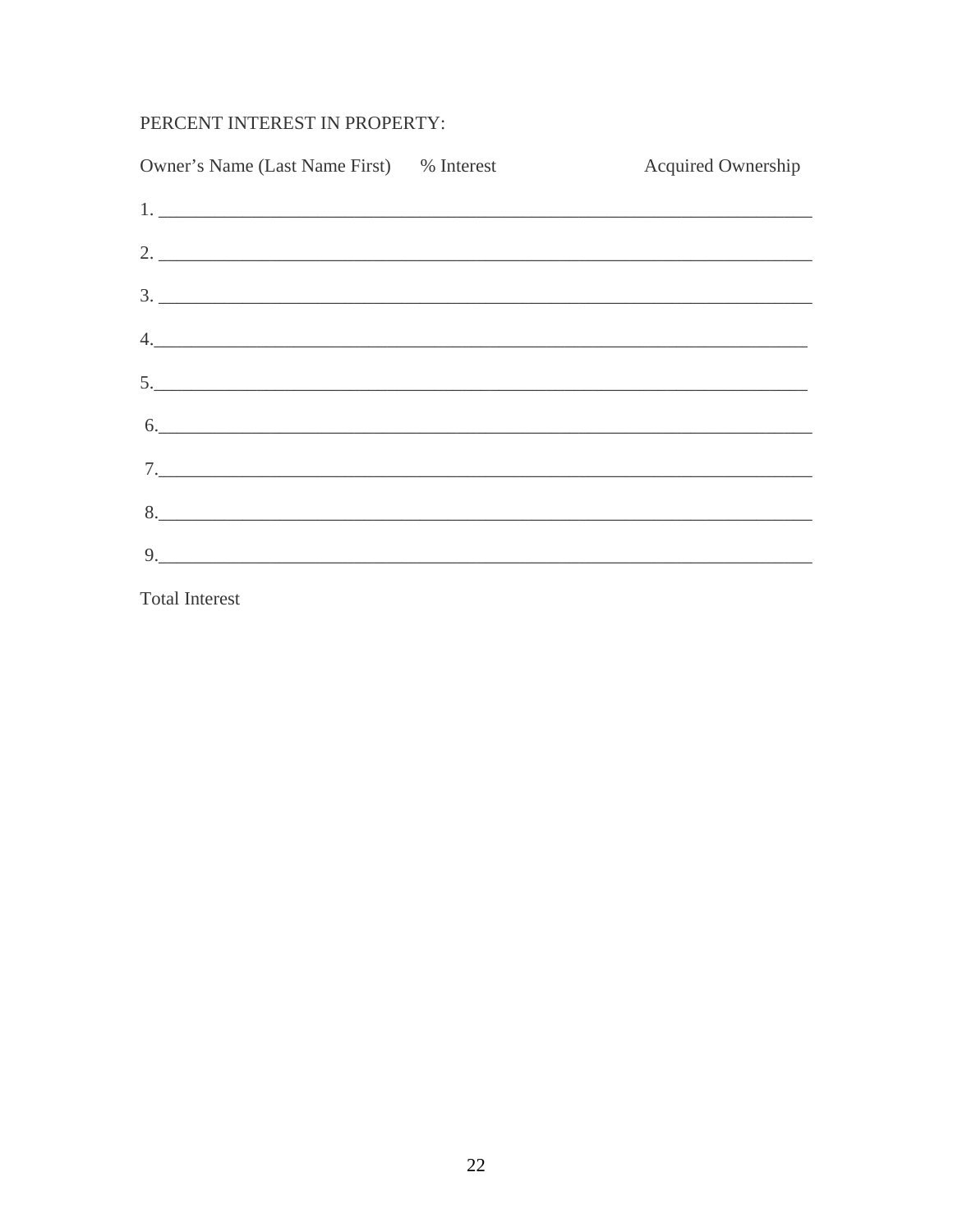#### **[§ 315.25.1] § 315.251. When boundary survey plat and description required.**

(A) Å If a deed conveying title to real property is presented to the county auditor for transfer, and the deed contains a legal description for land that is a cut-up or split of the grantor's one or more existing parcels of land as shown in the county auditor's records, or if the legal description of the land conveyed in the deed is different from the legal description shown in the prior deed to the grantor, a boundary survey plat in conformity with the new description shall be submitted with the deed. The survey plat and description shall satisfy the minimum standards for boundary surveys promulgated by the board of registration for professional engineers and surveyors pursuant to Chapter 4733. of the Revised Code. If, in the opinion of the county engineer, the survey plat and description satisfy those standards, the county auditor shall accept the deed for transfer and a copy of the survey plat shall be filed in the county engineer's survey file for public inspection.

This section applies only if the requirements of this section are included in the standards governing conveyances of real property in the county adopted under section 319.203 [319.20.3] of the Revised Code.

(B) Beginning on the effective date of this amendment, in the counties where the county engineer elects to engage in the private practice of engineering or surveying under division (B) of section 325.14 of the Revised Code the county auditor of that county shall designate another engineer who is registered under Chapter 4733. of the Revised Code and who is employed in the same county engineer's office to perform the duty of the county engineer under division (A) of this section or to exercise or perform any authority or duty of the county engineer under section 319.203 [319.20.3] of the Revised Code if the county engineer reasonably believes that the performance of that duty or exercise of that authority by the county engineer would constitute a violation of Chapter 102. of the Revised Code or any other similar civil or criminal statute. Pursuant to this authorization, the designee engineer shall act in the place of the county engineer. Neither the county engineer nor the designee engineer shall discuss any matter reasonably related to this authorization. Any act in compliance with this section is not a violation of Chapter 102. of the Revised Code or any other similar statute.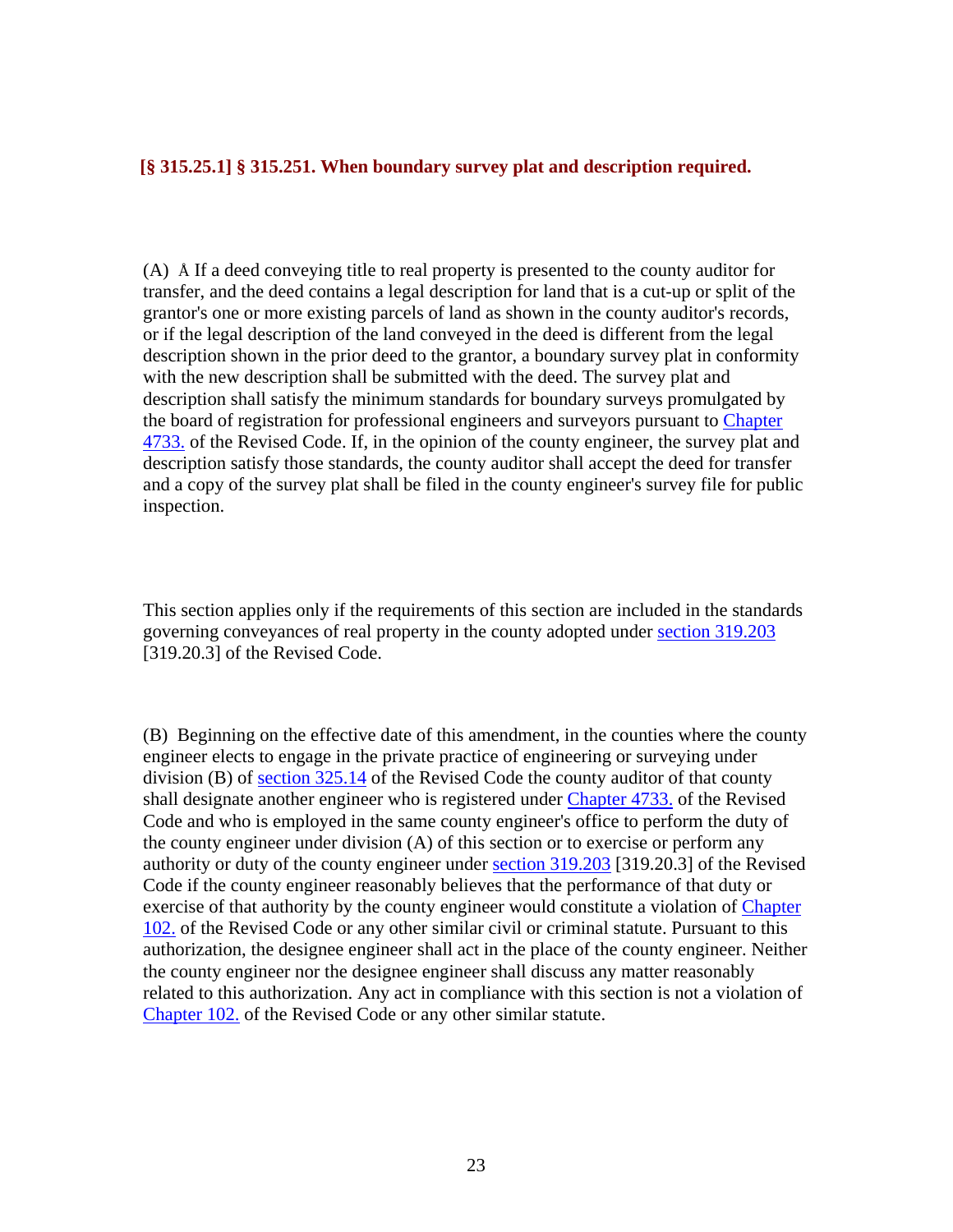Division (B) of this section applies only to a county engineer holding office on the effective date of this amendment during such time as the person continues to serve that term or an immediately consecutive term of office as a county engineer.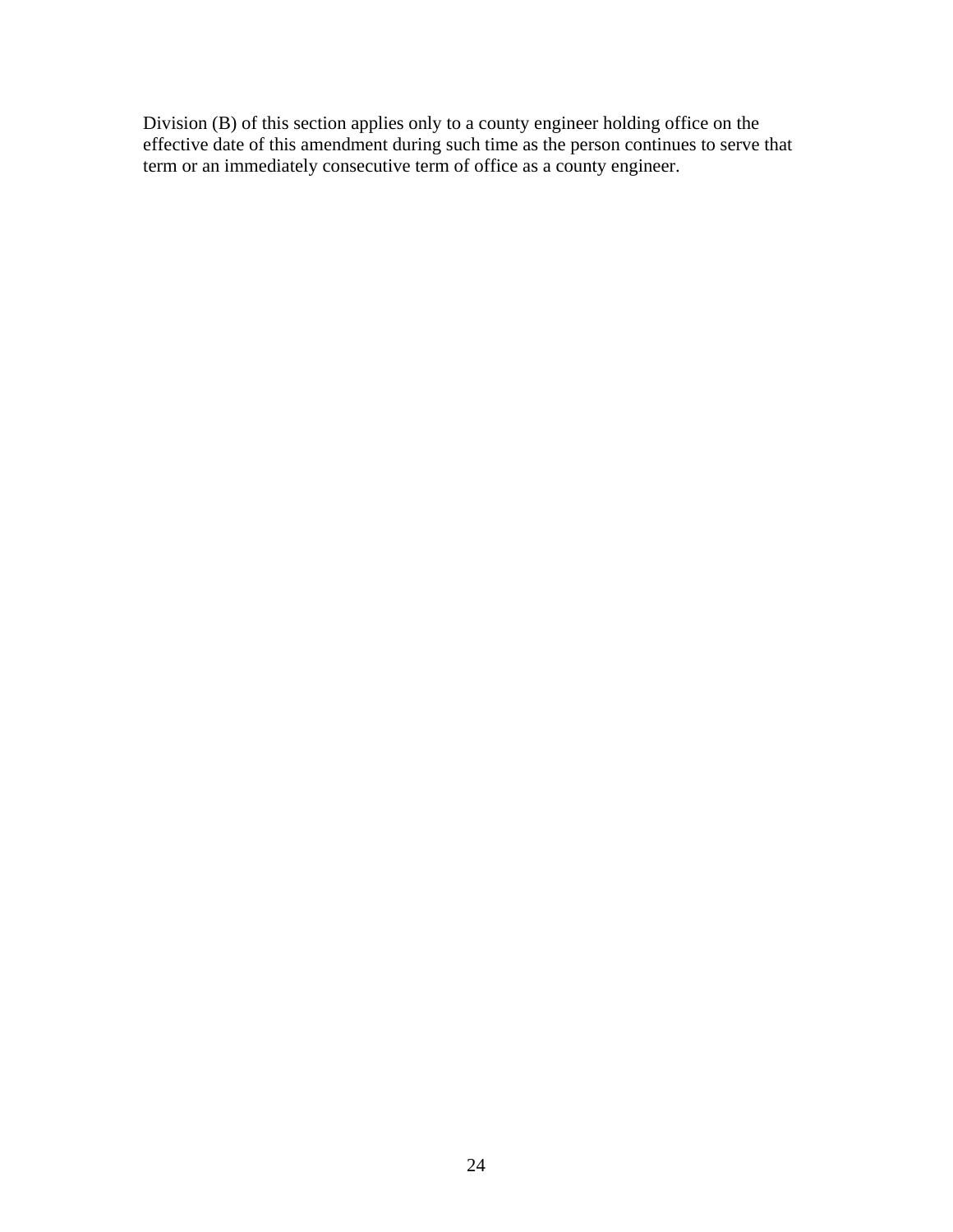# **EXHIBIT A**

# **MAHONING COUNTY GIS**

# Digital Submittal

Acceptance Standards

*Date: April, 2005* 

#### *DRAFT*

Mahoning County GIS Department

21 West Boardman Street

4<sup>th</sup> Floor, Administration Building

Youngstown, Ohio 44503

All digital data shall be in a format that can be readily converted into an ESRI ArcInfo coverage format. The digital data can include but not limited to construction drawings, as-builts, parcel splits/plats, sewer details, etc. There shall be at least one layer, level or feature which will be topologically correct when imported into ArcInfo. This means that all line segments shall be a separated into individual entities and be broken at intersection points having the same coordinate values. All line work should produce bearings and distances that match the bearing and distances on the hard copy plots submitted to the County Recorders Office.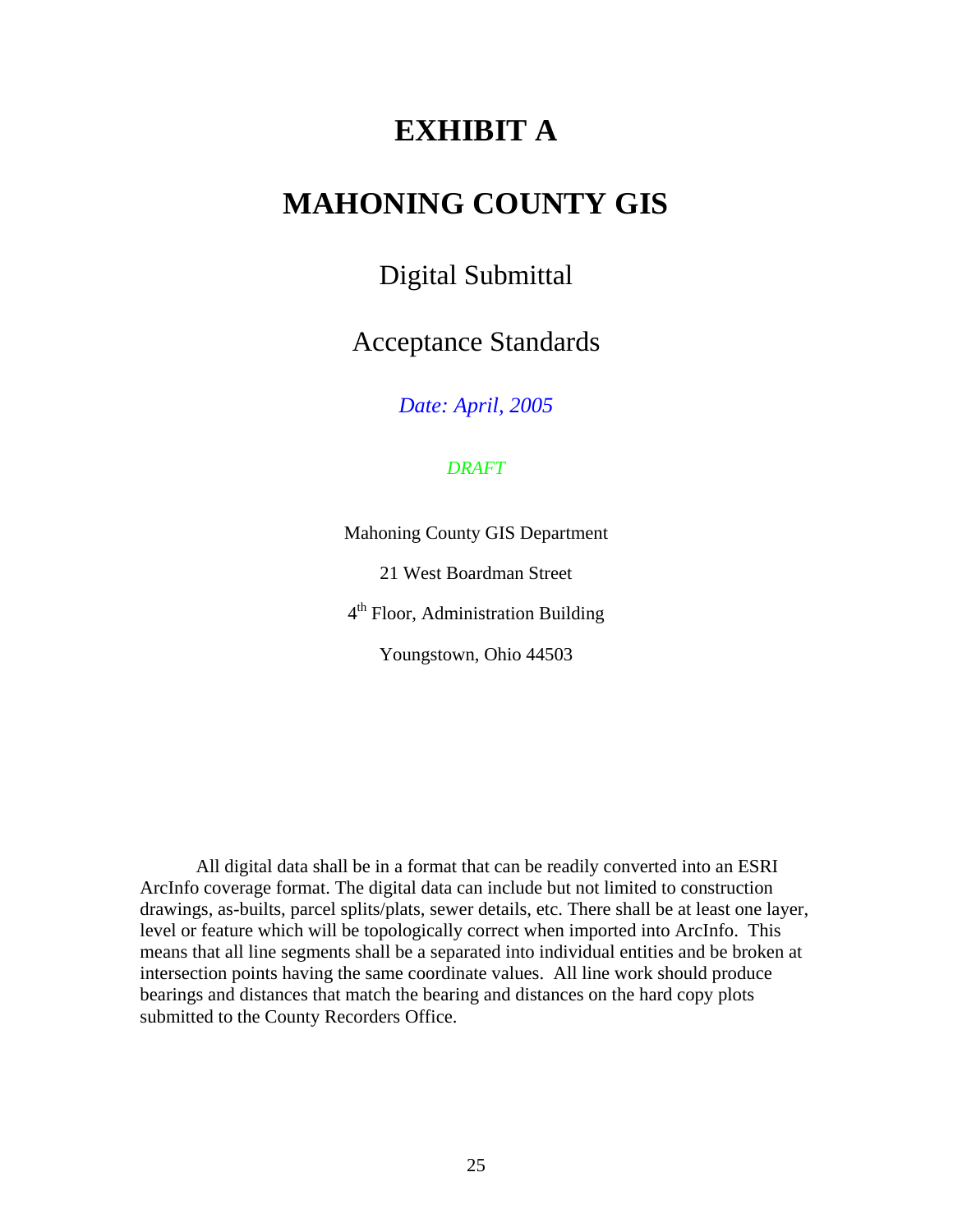#### Projection Datum

Ohio State Plane

North Zone, 3401

1983 North American Datum (NAD83)

1988 National Geodetic Vertical Datum (NGVD88)

Spheroid, GRS 1980

Geographical Extent: Northing 448,750 to 542,000 feet Easting 2,350,00 to 2,515,000 feet

*GENERAL COMMENTS* 

1.) All digital files shall contain the *Projection Datum* within the header of each file.

2.) All bearing and distances are to be in the Ohio State Plane, North Zone 3401, NAD 1983, NGVD 1988.

3.) All data shall be placed within the correct geographical extent using the *Projection Datum* above.

4.) At least one known physical county control marker shall be referenced into the digital file, two (2) when possible.

5.) All data shall be topologically clean and built without containing extraneous lines, polygons or text.

6.) Metadata shall accompany each digital submittal describing the file name, date, data source, layer names/numbers, and attribute codes.

#### *DATA ACCURACY STANDARDS*

- 1.) All digital data shall be ledgeable at a plot scale of  $1" = 100'$ .
- 2.) All line work shall have identical coordinate ending points where 2 or more lines intersect.
- 3.) All data shall be cleaned at a tolerance of .002 map units. No loopback, turnbacks, undershoots or overshoots shall exist.
- 4.) All line work portraying a direction shall be originated in the direction of flow.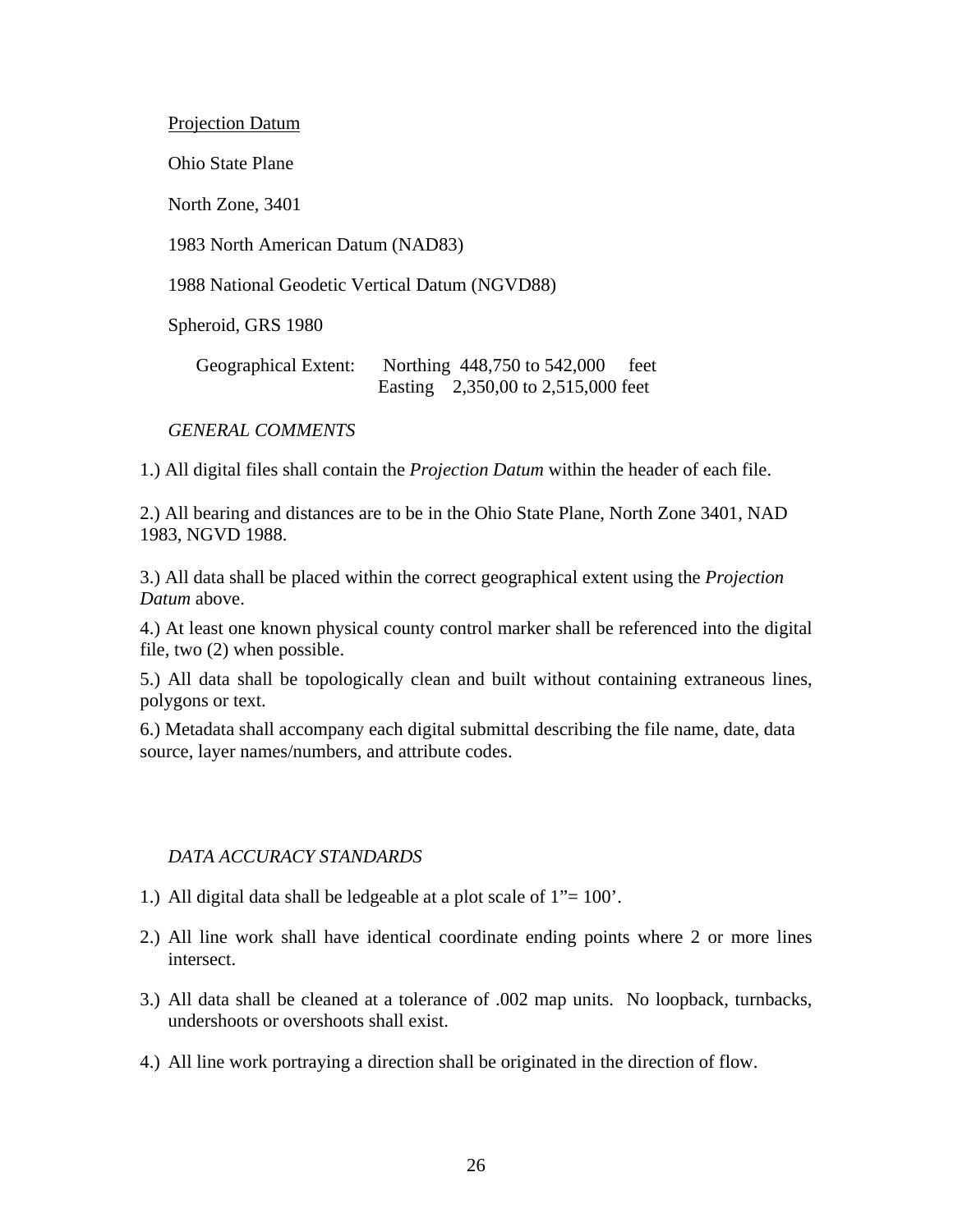5.) All prefixes or suffixes on a map or in a database shall follow the naming convention standards set forth in the U.S. Postal Addressing Standards, Publication 28.

## **DATA FORMATS**

The following digital formats shall be acceptable for conversion into the County's GIS.

## **AutoCad**

All Versions. (DWG)

#### **ArcInfo**

Export Format. (E00)

#### **Microstation**

All Versions. (DGN)

#### **Digital Exchange Format**

All Versions**.** (DXF)

#### **Digital Imagery**

Extension types: \*.BIN, \*.COT, \*.DRG, \*.DRQ, \*.TIF

All raster data shall be untilled, uncompressed and without pyramid tiling. Coordinate Geometry files (World Files) shall also be included when available.

#### **MetaData**

Microsoft Word, Adobe PDF, Plain Text

#### **NAMING CONVENTIONS**

1.) The following table lists examples of common street suffixes and abbreviations recommended in the U.S Postal Addressing Standards, Publication 28, pages 63-69.

| <b>FULL WORD</b> | <b>ABBREVIATIONS</b> | <b>FULL WORD</b> | <b>ABBREVIATIONS</b> |
|------------------|----------------------|------------------|----------------------|
| <b>ALLEY</b>     | <b>ALY</b>           | <b>HOLLOW</b>    | <b>HOLW</b>          |
| <b>ANNEX</b>     | <b>ANX</b>           | <b>LANDING</b>   | <b>LNDG</b>          |
| <b>AVENUE</b>    | <b>AVE</b>           | <b>LANE</b>      | LN                   |
| <b>BEACH</b>     | <b>BCH</b>           | <b>LOOP</b>      | <b>LOOP</b>          |
| <b>BOULEVARD</b> | <b>BLVD</b>          | <b>MALL</b>      | <b>MALL</b>          |
| <b>BROOK</b>     | <b>BRK</b>           | <b>OVAL</b>      | <b>OVAL</b>          |
| <b>BYPASS</b>    | <b>BYP</b>           | <b>PARK</b>      | <b>PARK</b>          |

*Examples*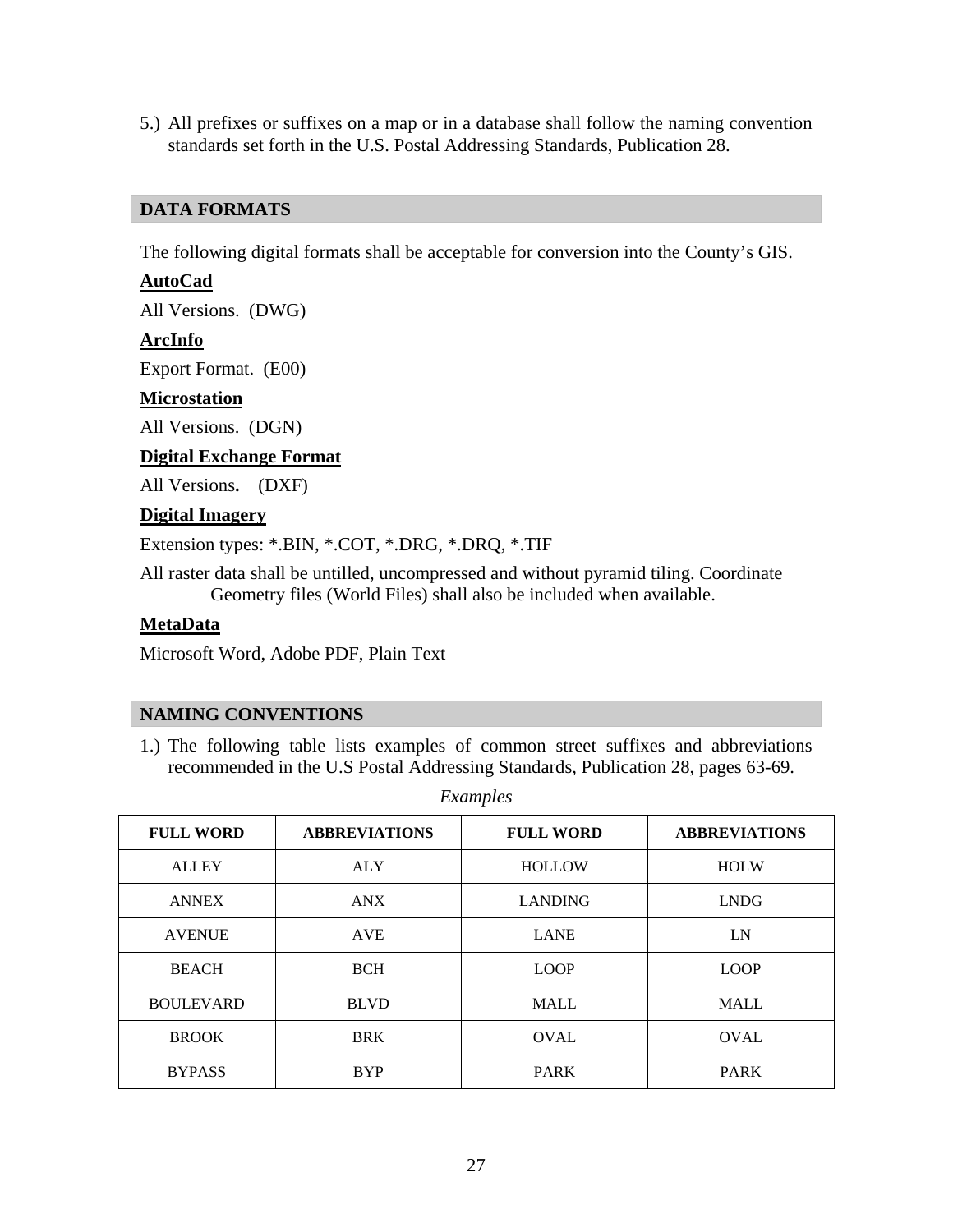| <b>CENTER</b>     | <b>CTR</b>  | <b>PARKWAY</b>  | <b>PKWY</b> |
|-------------------|-------------|-----------------|-------------|
| <b>CIRCLE</b>     | <b>CIR</b>  | <b>PATH</b>     | <b>PATH</b> |
| <b>COURT</b>      | <b>CT</b>   | <b>PLACE</b>    | PL          |
| <b>COVE</b>       | CV          | <b>PLAZA</b>    | <b>PLZ</b>  |
| <b>CREEK</b>      | <b>CRK</b>  | <b>RIDGE</b>    | <b>RDG</b>  |
| <b>CROSSING</b>   | <b>XING</b> | <b>ROAD</b>     | RD          |
| <b>DRIVE</b>      | DR          | <b>ROUTE</b>    | <b>RTE</b>  |
| <b>ESTATE</b>     | <b>EST</b>  | <b>SQUARE</b>   | SQ          |
| <b>EXPRESSWAY</b> | <b>EXPY</b> | <b>STREET</b>   | <b>ST</b>   |
| <b>EXTENSION</b>  | <b>EXT</b>  | <b>TERRACE</b>  | <b>TER</b>  |
| <b>GARDEN</b>     | <b>GDN</b>  | <b>TURNPIKE</b> | <b>TPKE</b> |
| <b>GROVE</b>      | <b>GRV</b>  | <b>TRAIL</b>    | TRL         |
| <b>HEIGHTS</b>    | <b>HTS</b>  | <b>VILLAGE</b>  | <b>VLG</b>  |
| <b>HIGHWAY</b>    | <b>HWY</b>  | <b>WALK</b>     | <b>WALK</b> |
| <b>HILLS</b>      | <b>HLS</b>  | <b>WAY</b>      | <b>WAY</b>  |

# **UNIFORM COLOR CODE STANDARDS for UTILITIES**

The following color scheme shall be used when submitting a digital coverage containing the following utility markers. More information can be obtained from the *Ohio Utilities Protection Service* and *The Utility Location & Coordination Council*.

*RED* --------- Electric Power Lines, Cables, Conduit and Lighting Cables.

*YELLOW*---- Gas, Oil, Steam, Petroleum or Gasoline Materials.

*ORANGE*---- Communication, Alarm or Signal Lines, Cables or Conduit.

*BLUE* ------- Water, Irrigation and Slurry Lines.

*GREEN* ----- Sewers and Drain Lines.

*PINK* -------- Temporary Survey Markings.

*WHITE* ----- Proposed Excavation.

## **MEDIA FORMAT**

The following media types are acceptable for submitting digital data to the County GIS Department.